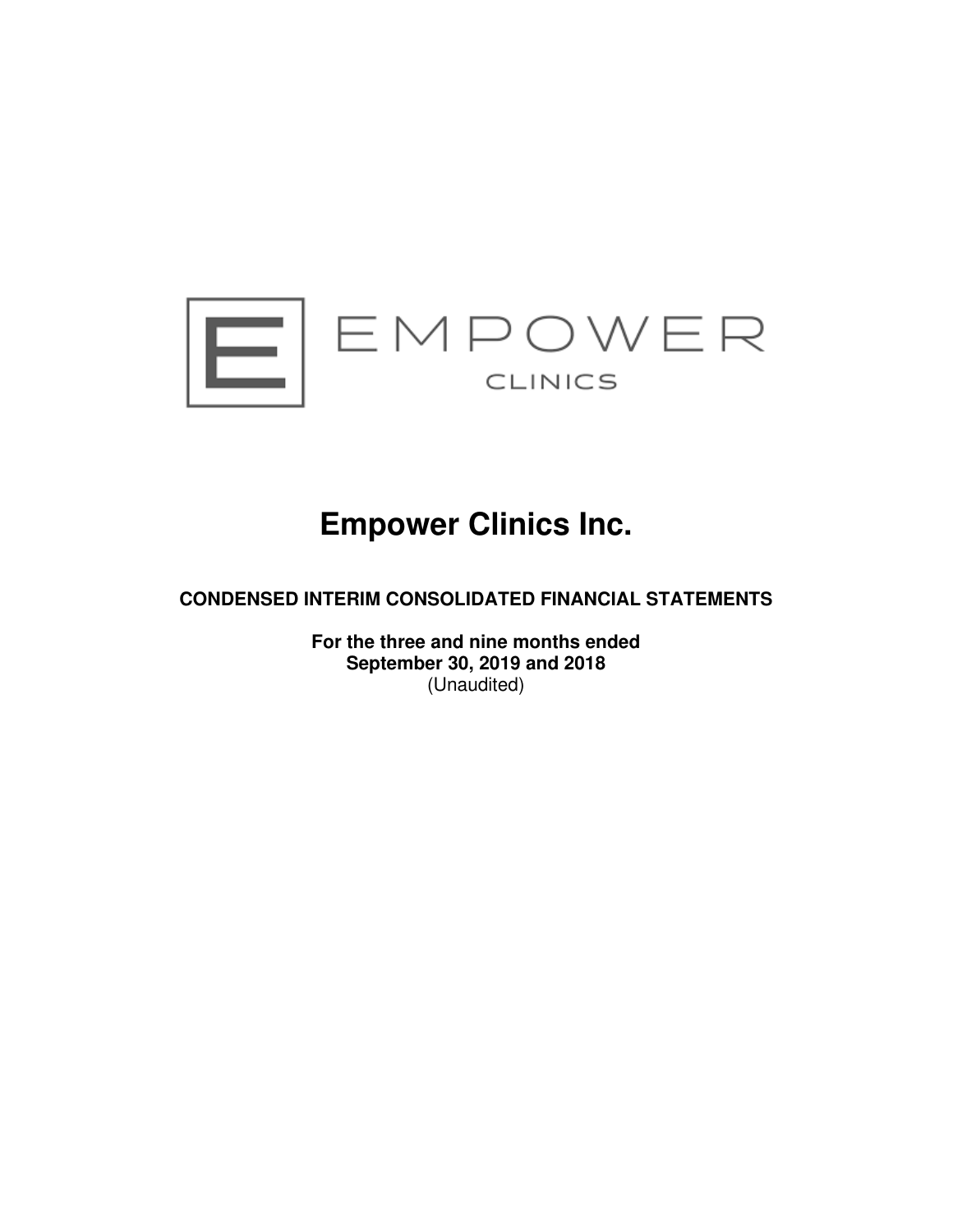### **Notice of Disclosure of Non-auditor Review of the Condensed Interim Consolidated Financial Statements for the three and nine months ended September 30, 2019.**

Pursuant to National Instrument 51-102, Part 4, subsection 4.3(3)(a) issued by the Canadian Securities administrators, if an auditor has not performed a review of the interim financial statements, they must be accompanied by a notice indicating that the financial statements have not been reviewed by an auditor.

The accompanying unaudited condensed interim consolidated financial statements of Empower Clinics Inc. ("the Company" or "Empower") for the interim period ended September 30, 2019, have been prepared in accordance with the International Accounting Standard 34 - Interim Financial Reporting as issued by the International Accounting Standards Board and are the responsibility of the Company's management.

The Company's independent auditors, MNP LLP, have not performed a review of these condensed interim consolidated financial statements.

November 14, 2019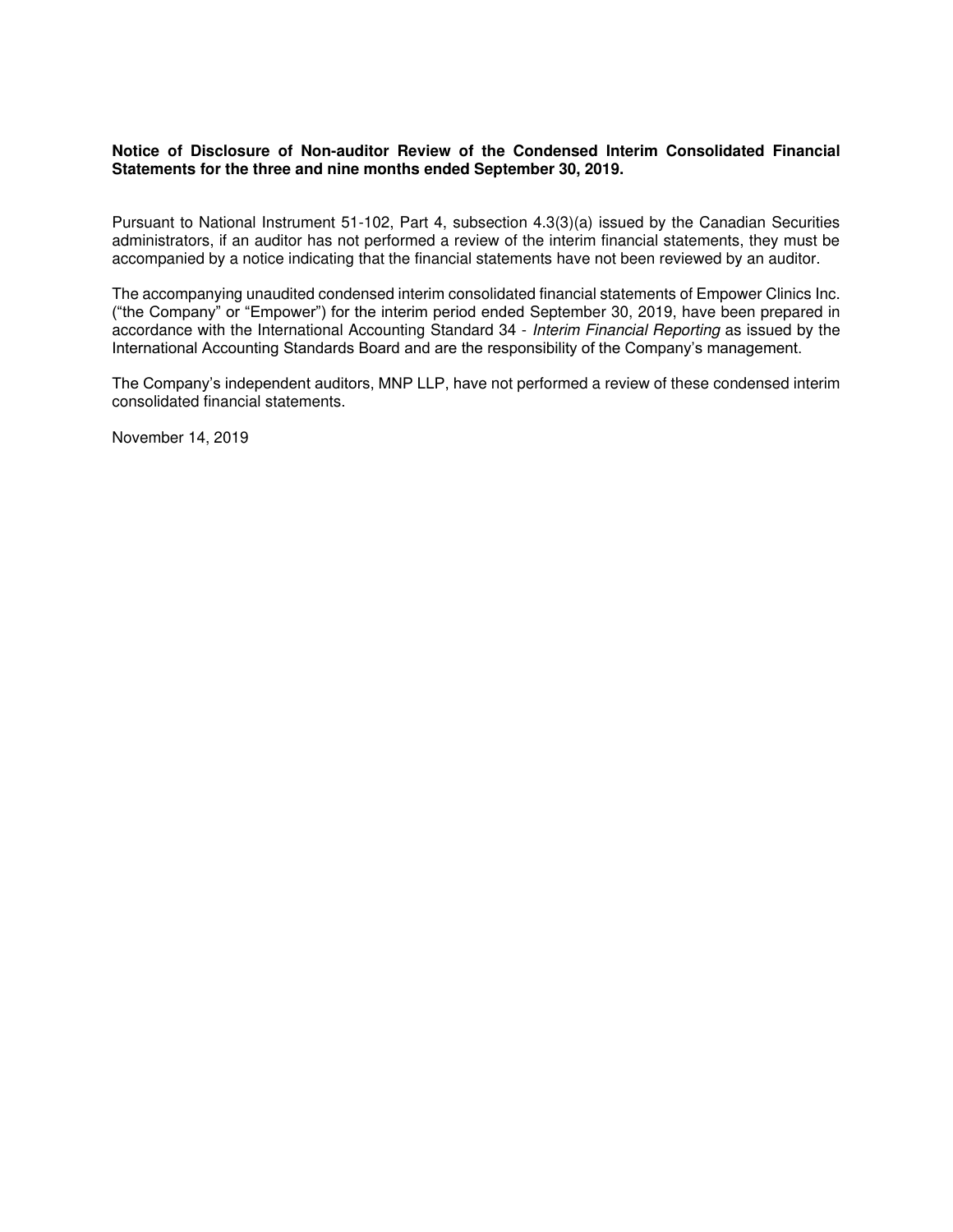CONDENSED INTERIM CONSOLIDATED STATEMENTS OF FINANCIAL POSITION (in United States dollars) - Unaudited

|                                                      |      | September 30,   | December 31, |             |  |
|------------------------------------------------------|------|-----------------|--------------|-------------|--|
|                                                      | Note | 2019            |              | 2018        |  |
|                                                      |      |                 |              |             |  |
| <b>ASSETS</b>                                        |      |                 |              |             |  |
| <b>Current</b>                                       |      |                 |              |             |  |
| Cash                                                 |      | \$<br>178,578   | \$           | 157,668     |  |
| Accounts receivable                                  |      | 67,300          |              |             |  |
| Prepaid expenses                                     |      | 71,667          |              | 29,475      |  |
| Total current assets                                 |      | 317,545         |              | 187,143     |  |
|                                                      |      |                 |              |             |  |
| Promissory note                                      | 5    | 125,000         |              |             |  |
| Property and equipment                               |      | 115,410         |              | 127,060     |  |
| Intangible assets                                    |      | 18,083          |              | 71,617      |  |
| Right-of-use assets                                  | 3    | 569,491         |              |             |  |
| Assets held for sale                                 |      |                 |              | 127,972     |  |
| Goodwill                                             | 4    | 3,797,496       |              |             |  |
| <b>Total assets</b>                                  |      | \$<br>4,943,025 | \$           | 513,792     |  |
|                                                      |      |                 |              |             |  |
| <b>LIABILITIES</b>                                   |      |                 |              |             |  |
| <b>Current</b>                                       |      |                 |              |             |  |
| Accounts payable and accrued liabilities             | 4,6  | \$<br>1,262,106 | \$           | 1,554,892   |  |
| Share subscriptions                                  |      |                 |              | 61,167      |  |
| Current portion of notes payable                     | 7    | 767,085         |              | 610,444     |  |
| Due to related parties                               | 15   |                 |              | 12,575      |  |
| Convertible debentures payable                       | 9    | 724,705         |              | 274,466     |  |
| Secured loan payable                                 | 8    | 750,307         |              | 717,460     |  |
| Current portion of lease liability                   | 3    | 210,072         |              |             |  |
| Conversion feature                                   | 9    | 49,112          |              | 22,565      |  |
| Current portion of warrant liability                 | 10   | 5,455           |              | 4,474       |  |
| <b>Total current liabilities</b>                     |      | 3,768,842       |              | 3,258,043   |  |
|                                                      |      |                 |              |             |  |
| Lease liability                                      | 3    | 404,342         |              |             |  |
| Notes payable                                        | 7    |                 |              | 150,271     |  |
| Warrant liability                                    | 10   | 556,128         |              | 101,698     |  |
| <b>Total liabilities</b>                             |      | 4,729,312       |              | 3,510,012   |  |
|                                                      |      |                 |              |             |  |
| <b>EQUITY</b>                                        |      |                 |              |             |  |
| Issued capital                                       | 11   | 7,540,860       |              | 5,401,024   |  |
| Reserves                                             | 11   | 3,474,141       |              | 972,697     |  |
| Deficit                                              |      | (10, 801, 288)  |              | (9,369,941) |  |
| Total shareholders' equity (deficit)                 |      | 213,713         |              | (2,996,220) |  |
| Total liabilities and shareholders' equity (deficit) |      | \$<br>4,943,025 | \$           | 513,792     |  |

Nature of operations and going concern (note 1)

Approved and authorized by the Board of Directors:

| "Steven McAulev"<br>Director | "Dustin Klein" | $D$ <i>rector</i> |
|------------------------------|----------------|-------------------|
|------------------------------|----------------|-------------------|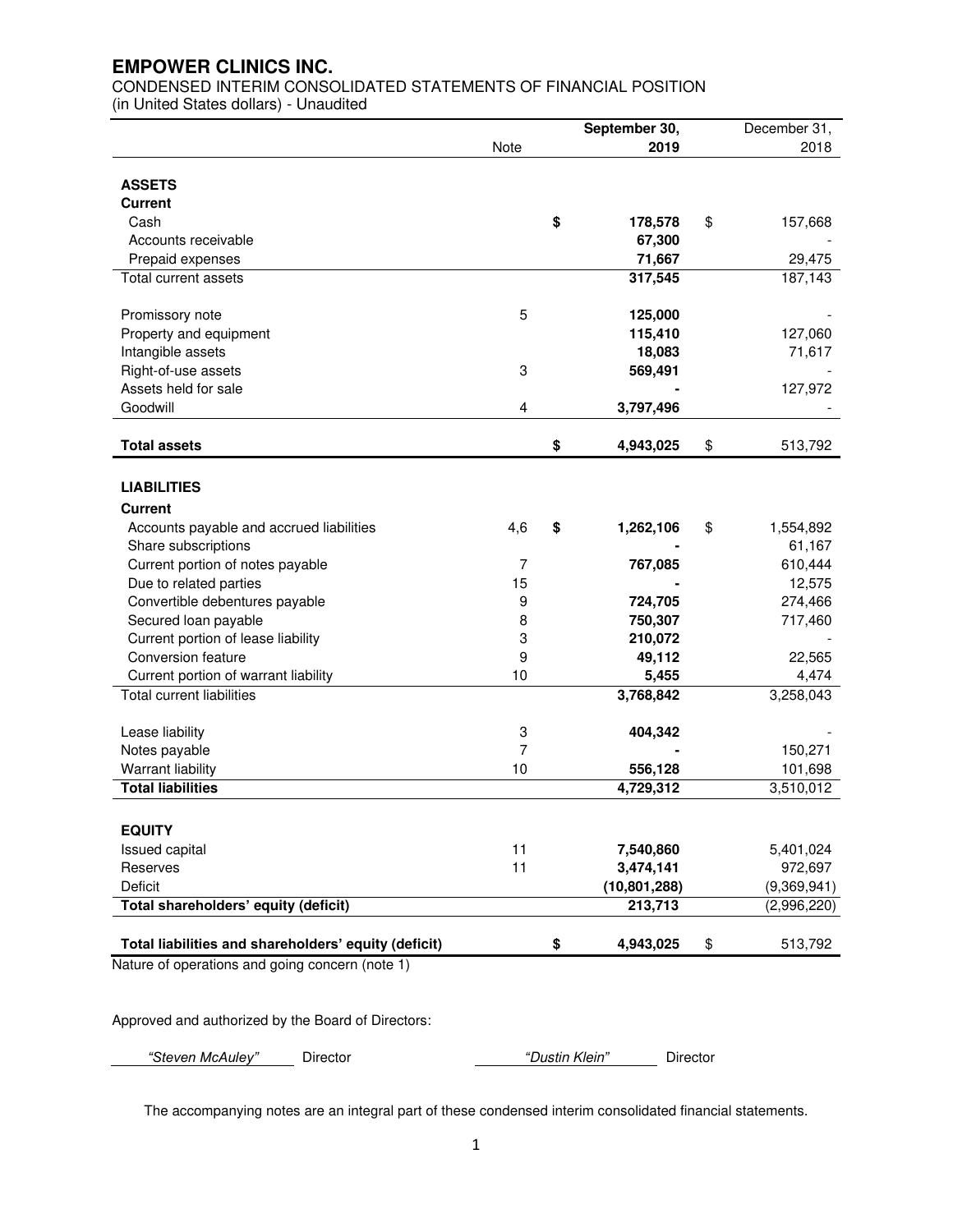CONDENSED INTERIM CONSOLIDATED STATEMENTS OF LOSS AND COMPREHENSIVE LOSS For the three and nine months ended September 30, 2019 and 2018 (in United States dollars, except share numbers) - Unaudited

|                                                   |           |          |                  | Three months ended September 30, | Nine months ended September 30, |             |    |               |
|---------------------------------------------------|-----------|----------|------------------|----------------------------------|---------------------------------|-------------|----|---------------|
|                                                   | Note      |          | 2019             | 2018                             |                                 | 2019        |    | 2018          |
| <b>Revenues</b>                                   |           |          |                  |                                  |                                 |             |    |               |
| Clinic services                                   |           | \$       | 663,003          | \$<br>279,850                    | \$                              | 1,406,872   | \$ | 894,477       |
| <b>Direct clinic expenses</b>                     |           |          |                  |                                  |                                 |             |    |               |
| Medical personnel costs                           |           |          | 30,643           | 64,338                           |                                 | 114,481     |    | 226,285       |
| Travel clinic costs                               |           |          | 24,754           | 24,618                           |                                 | 63,079      |    | 75,107        |
| Total direct clinic expenses                      |           |          | 55,397           | 88,956                           |                                 | 177,560     |    | 301,392       |
|                                                   |           |          |                  |                                  |                                 |             |    |               |
| Earnings from clinic operations                   |           |          | 607,606          | 190,894                          |                                 | 1,229,312   |    | 593,085       |
| Operating expenses                                | 3, 12, 15 |          | 1,042,785        | 91,534                           |                                 | 2,343,660   |    | 2,523,318     |
| Legal and professional fees                       |           |          | 321,835          | 495,774                          |                                 | 755,514     |    | 850,655       |
| Depreciation and amortization                     |           |          |                  |                                  |                                 |             |    |               |
| expense                                           |           |          | 79,495           | 8,634                            |                                 | 197,906     |    | 43,169        |
| Share-based payments                              | 11        |          | 7,388            |                                  |                                 | 479,508     |    | 892,417       |
| Loss from operations                              |           |          | (843, 897)       | (405, 048)                       |                                 | (2,547,276) |    | (3,716,474)   |
| Other expenses (income)                           |           |          |                  |                                  |                                 |             |    |               |
| Listing fee                                       | 4         |          |                  |                                  |                                 |             |    | 1,143,660     |
| Accretion expense                                 | 9         |          | 91,432           |                                  |                                 | 207,031     |    | 214,680       |
| Interest income                                   |           |          | (1,905)          |                                  |                                 | (4,771)     |    |               |
| Interest expense                                  | 3,7,8,9   |          | 53,430           | 2,378                            |                                 | 129,089     |    | 86,803        |
| Loss on disposal of property and                  |           |          |                  |                                  |                                 |             |    |               |
| equipment                                         | 3         |          |                  |                                  |                                 | 114,516     |    |               |
| Gain on change in fair value of                   |           |          |                  |                                  |                                 |             |    |               |
| warrant liability                                 | 10        |          | (512, 415)       |                                  |                                 | (673, 289)  |    |               |
| Gain on change in fair value of                   |           |          |                  |                                  |                                 |             |    |               |
| conversion feature                                | 9         |          | (126, 542)       |                                  |                                 | (190, 968)  |    |               |
| Restructuring                                     |           |          | 169,606          |                                  |                                 | 169,606     |    |               |
| Other expense (income), net                       |           |          | (12, 972)        | (28, 769)                        |                                 | 61,089      |    | (28, 769)     |
|                                                   |           |          | (339, 366)       | (26, 391)                        |                                 | (187, 697)  |    | 1,416,374     |
|                                                   |           |          |                  |                                  |                                 |             |    |               |
| Net loss and comprehensive loss for<br>the period |           | \$       | (504, 531)       | \$<br>(378, 657)                 | \$                              | (2,359,579) | \$ | (5, 132, 848) |
|                                                   |           |          |                  |                                  |                                 |             |    |               |
|                                                   |           |          |                  |                                  |                                 |             |    |               |
| Loss per share                                    |           |          |                  |                                  |                                 |             |    |               |
| Basic                                             |           | \$<br>\$ | (0.00)<br>(0.00) | \$<br>(0.01)                     | \$<br>\$                        | (0.02)      | \$ | (0.09)        |
| <b>Diluted</b>                                    |           |          |                  | \$<br>(0.01)                     |                                 | (0.02)      | \$ | (0.09)        |
|                                                   |           |          |                  |                                  |                                 |             |    |               |
| Weighted average number of<br>shares outstanding  |           |          |                  |                                  |                                 |             |    |               |
|                                                   |           |          |                  |                                  |                                 |             |    |               |
| Basic                                             |           |          | 118,294,875      | 64,208,488                       |                                 | 109,317,994 |    | 56,727,856    |
| Diluted                                           |           |          | 118,294,875      | 64,208,488                       |                                 | 109,317,994 |    | 56,727,856    |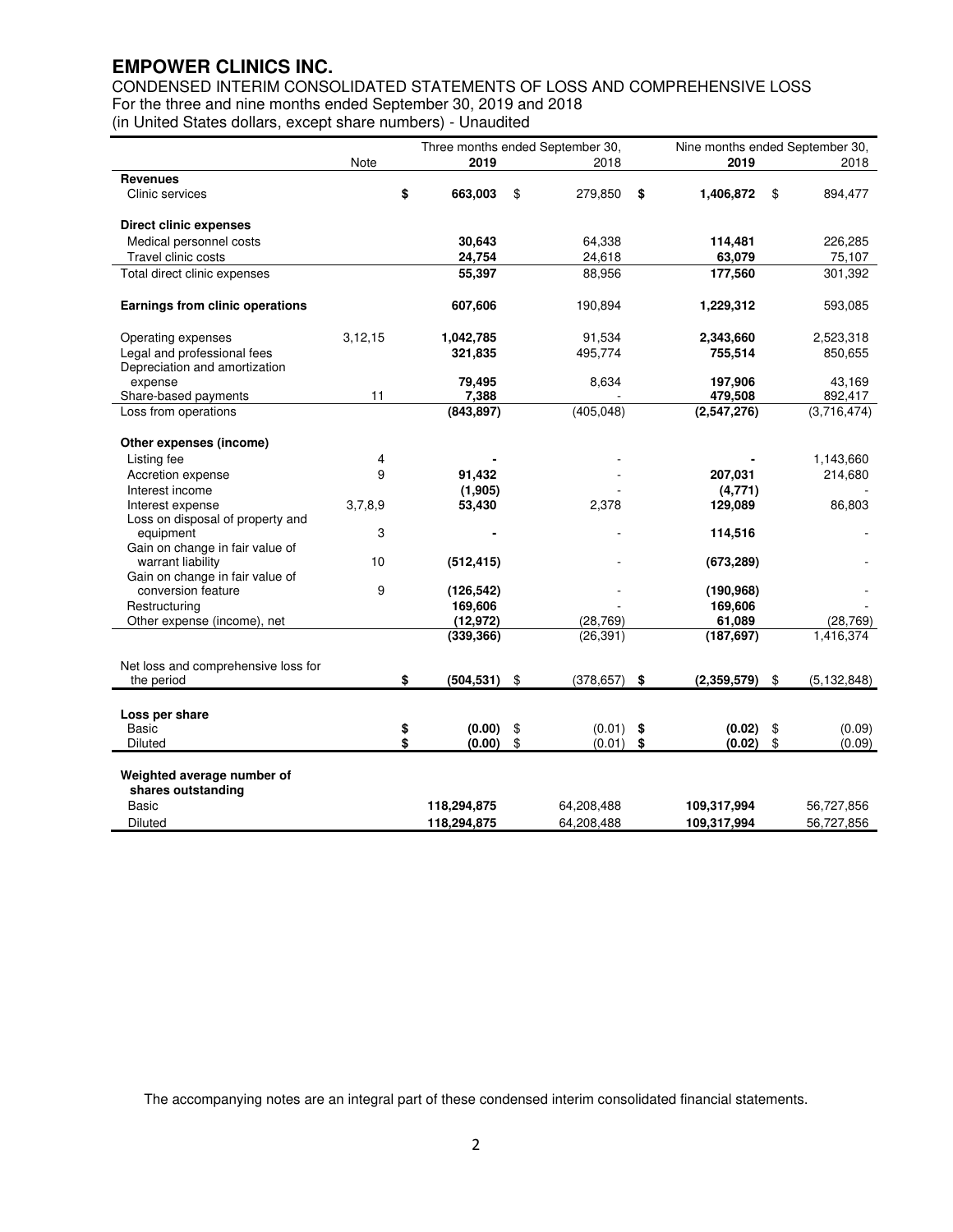# CONDENSED INTERIM CONSOLIDATED STATEMENTS OF CASH FLOWS

For the nine months ended September 30, 2019 and 2018

(in United States dollars) - Unaudited

|                                                                                                                                                                                             | Note    | 2019                                | 2018                              |
|---------------------------------------------------------------------------------------------------------------------------------------------------------------------------------------------|---------|-------------------------------------|-----------------------------------|
| <b>Operating activities</b>                                                                                                                                                                 |         |                                     |                                   |
| Net loss and comprehensive loss for the period                                                                                                                                              |         | \$<br>(2,359,579)                   | \$<br>(5, 132, 848)               |
| Items not involving cash:                                                                                                                                                                   |         |                                     |                                   |
| Depreciation and amortization expense                                                                                                                                                       |         | 197,906                             | 43,169                            |
| Share-based payments                                                                                                                                                                        | 11(b)   | 479,508                             | 892,417                           |
| Accretion expense                                                                                                                                                                           | 9       | 207,031                             | 214,680                           |
| Interest expense                                                                                                                                                                            | 3,7,8,9 | 129,089                             | 86,760                            |
| Loss on disposal of property and equipment                                                                                                                                                  | 3       | 114,516                             |                                   |
| Gain on change in fair value of warrant liability                                                                                                                                           | 10      | (673, 289)                          |                                   |
| Gain on change in fair value of conversion feature                                                                                                                                          | 9       | (190, 968)                          |                                   |
| Warrants issued for services                                                                                                                                                                |         | 208,846                             |                                   |
| Common shares issued for services                                                                                                                                                           |         | 134,635                             |                                   |
| Share-based compensation                                                                                                                                                                    | 15      | 287,784                             | 551,511                           |
| Listing fee                                                                                                                                                                                 |         |                                     | 1,143,660                         |
| Other                                                                                                                                                                                       |         | (18, 357)                           |                                   |
|                                                                                                                                                                                             |         | (1,482,878)                         | (2,200,651)                       |
| Changes in working capital:                                                                                                                                                                 |         |                                     |                                   |
| Accounts receivable                                                                                                                                                                         |         | (66, 934)                           | 10,541                            |
| Prepaid expenses                                                                                                                                                                            |         | (22, 439)                           | (589, 463)                        |
| Accounts payable and accrued liabilities                                                                                                                                                    |         | (247, 419)                          | (350, 010)                        |
| Net cash used in operating activities                                                                                                                                                       |         | (1,819,670)                         | (3, 129, 583)                     |
| <b>Investing activities</b><br>Acquisition of property and equipment<br>Cash acquired in reverse take-over transaction<br>Investment in Sun Valley<br>Net cash used in investing activities | 4       | (3,828)<br>(625, 808)<br>(629, 636) | (108, 800)<br>8,573<br>(100, 227) |
| <b>Financing activities</b>                                                                                                                                                                 |         |                                     |                                   |
| Proceeds from share issuance                                                                                                                                                                | 11(a)   | 1,825,214                           | 2,801,996                         |
| Advance of convertible debentures payable                                                                                                                                                   | 9       | 717,851                             | 373,504                           |
| Cash acquired in the acquisition of Sun Valley                                                                                                                                              | 4       | 94,090                              |                                   |
| Advance of notes payable                                                                                                                                                                    | 7       | 33,842                              | 345,000                           |
| Advance from related party                                                                                                                                                                  |         |                                     | (3,750)                           |
| Cash on sale of assets held for sale                                                                                                                                                        |         | 5,472                               |                                   |
| Share issue costs                                                                                                                                                                           | 11(a)   | (70, 097)                           |                                   |
| Payment of lease liability                                                                                                                                                                  | 3       | (136, 156)                          |                                   |
| Bank indebtedness                                                                                                                                                                           |         |                                     | (7, 148)                          |
| Net cash provided by financing activities                                                                                                                                                   |         | 2,470,216                           | 3,509,602                         |
|                                                                                                                                                                                             |         |                                     |                                   |
| Increase in cash                                                                                                                                                                            |         | 20,910                              | 279,792                           |
| Cash, beginning of period                                                                                                                                                                   |         | 157,668                             |                                   |
|                                                                                                                                                                                             |         |                                     |                                   |
| Cash, end of period                                                                                                                                                                         |         | \$<br>178,578                       | \$<br>279,792                     |

Supplemental disclosure with respect to cash flows (note 13)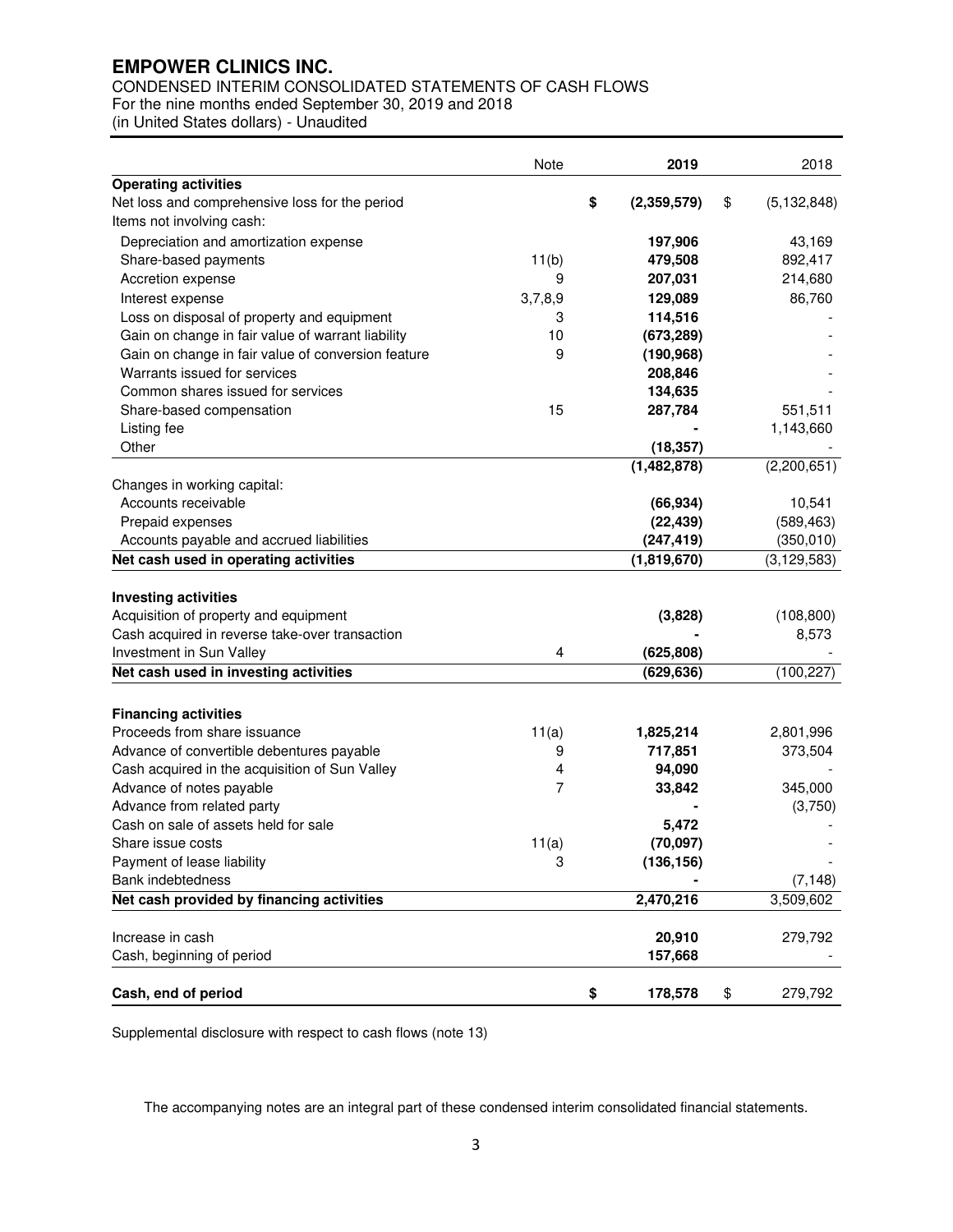# CONDENSED INTERIM CONSOLIDATED STATEMENTS OF CHANGES IN EQUITY

For the nine months ended September 30, 2019 and 2018

(in United States dollars, except share numbers) - Unaudited

|                                                        |       |               |                          |                 |      | <b>Equity</b>             |      |                     |               |
|--------------------------------------------------------|-------|---------------|--------------------------|-----------------|------|---------------------------|------|---------------------|---------------|
|                                                        |       |               |                          |                 |      | component of              |      |                     |               |
|                                                        | Note  | <b>Number</b> | <b>Issued</b><br>capital | <b>Reserves</b> |      | convertible<br>debentures |      | <b>Deficit</b>      | Total         |
|                                                        |       |               |                          |                 |      |                           |      |                     |               |
| Balance, December 31, 2017                             |       | 48,337,225    | \$<br>550,744            | \$              | \$   | 222,417                   | -\$  | $(5,580,023)$ \$    | (4,806,862)   |
| Shares issued - Transaction consideration              | 3,11  | 2,544,075     | 614,559                  |                 |      |                           |      |                     | 614,559       |
| Shares issued for cash                                 | 11    | 8,443,473     | 2,039,645                | 80,280          |      |                           |      |                     | 2,119,925     |
| Shares issued on conversion of convertible debentures  | 9,11  | 11,427,130    | 755,824                  |                 |      | (222, 417)                |      |                     | 533,407       |
| Shares issued on conversion of notes payable           | 7,11  | 215,054       | 14,224                   |                 |      |                           |      |                     | 14,224        |
| Shares issued to former CEO                            | 11,15 | 2,000,000     | 477,180                  |                 |      |                           |      |                     | 477,180       |
| Shares-based payments                                  | 11    |               |                          | 892,417         |      |                           |      |                     | 892,417       |
| Shares issued for services                             | 11,15 | 2,000,000     | 189,219                  |                 |      |                           |      |                     | 189,219       |
| Net loss and comprehensive loss for the period         |       |               |                          |                 |      |                           |      | (4,754,191)         | (4, 754, 191) |
| Balance, September 30, 2018                            |       | 74,966,957    | \$<br>4,641,395          | \$<br>972,697   | \$   |                           | - \$ | $(10, 334, 214)$ \$ | (4,720,122)   |
| Balance, December 31, 2018                             |       | 77,847,598    | \$<br>5,401,024          | \$<br>972,697   | -\$  |                           | \$   | $(9,369,941)$ \$    | (2,996,220)   |
| Adjustment on application of IFRS 16                   | 3     |               |                          |                 |      |                           |      | (4,997)             | (4,997)       |
| Adjusted balance, January 1, 2019                      |       | 77,847,598    | 5,401,024                | 972,697         |      |                           |      | (9,374,938)         | (3,001,217)   |
| Shares issued for Sun Valley acquisition               | 4,11  | 22,409,425    | 3,047,682                |                 |      |                           |      |                     | 3,047,682     |
| Shares issued for cash                                 | 11    | 24,452,500    | 1,016,779                |                 |      |                           |      |                     | 1,016,779     |
| Shares issued for conversion of notes payable          | 7,11  | 2,500,000     | 118,330                  |                 |      |                           |      |                     | 118,330       |
| Shares issued for conversion of convertible debentures | 9,11  | 3,991,524     | 161,382                  |                 |      |                           |      |                     | 161,382       |
| Shares issued for compensation                         | 11,15 | 7,400,000     | 772,731                  |                 |      |                           |      |                     | 772,731       |
| Shares held in escrow                                  | 11    |               | (2,501,241)              | 2,000,000       |      |                           |      |                     | (501, 241)    |
| Shares issued for services                             | 11    | 3,186,861     | 480,323                  |                 |      |                           |      |                     | 480,323       |
| Shares cancelled                                       | 11    | (4,657,553)   | (954, 277)               |                 |      |                           |      | 954,277             |               |
| Shares issued for exercise of warrants                 | 10,11 | 431,075       | 80,033                   |                 |      |                           |      |                     | 80,033        |
| Shares issued as finders fee                           | 11    | 136,000       | 10,127                   |                 |      |                           |      |                     | 10,127        |
| Share issue costs                                      | 11    |               | (92,033)                 | 21,936          |      |                           |      |                     | (70,097)      |
| Share-based payments                                   | 11,15 |               |                          | 479,508         |      |                           |      |                     | 479,508       |
| Purchase of Sun Valley non-controlling interest        | Δ     |               |                          |                 |      |                           |      | (21,048)            | (21, 048)     |
| Net loss and comprehensive loss for the period         |       |               |                          |                 |      |                           |      | (2,359,579)         | (2,359,579)   |
| Balance, September 30, 2019                            |       | 137,697,430   | \$<br>7,540,860          | \$<br>3,474,141 | - \$ | $\sim$                    | \$   | (10, 801, 288)      | \$<br>213,713 |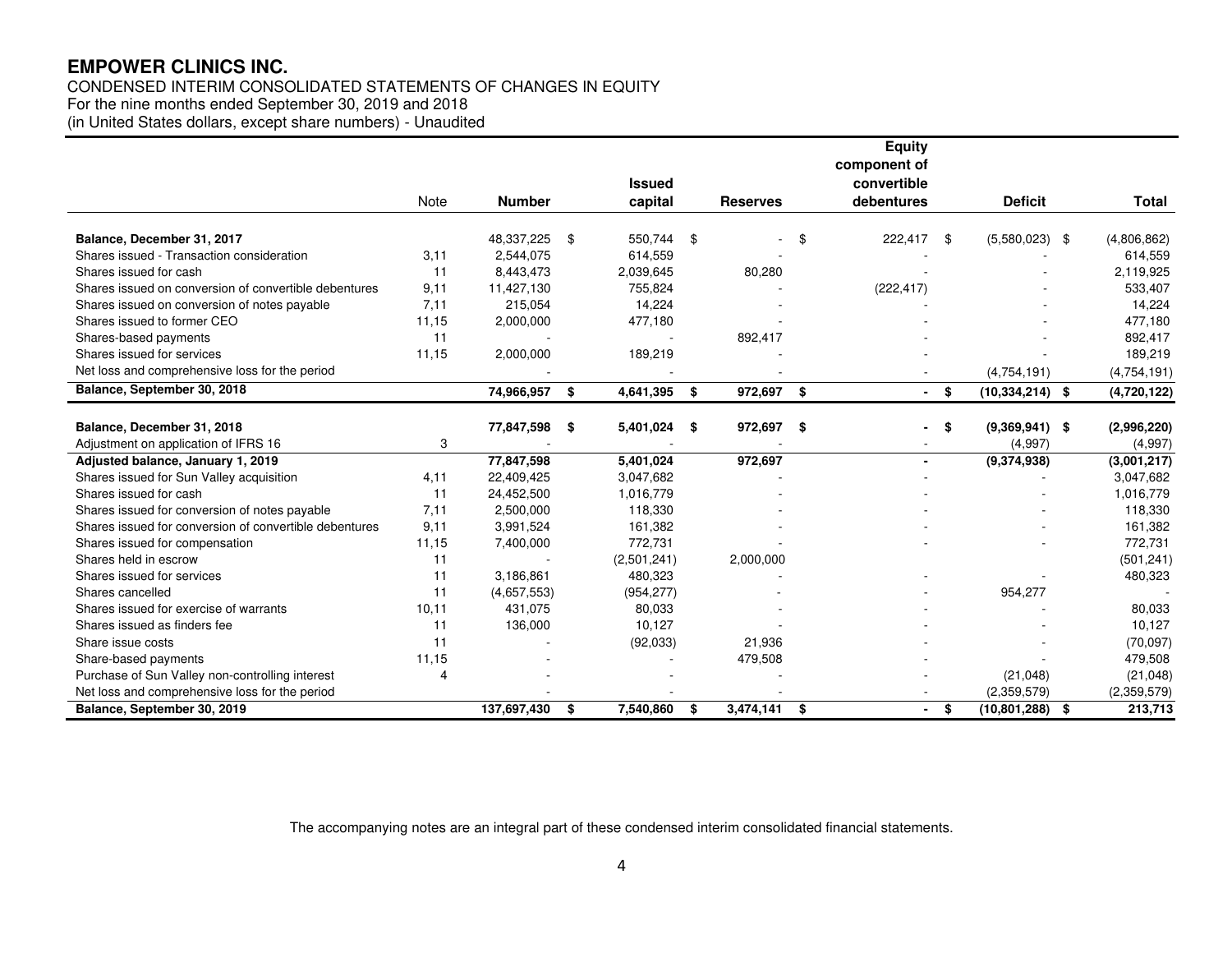#### **1. NATURE OF OPERATIONS AND GOING CONCERN**

Empower Clinics Inc. ("Empower" or the "Company") was incorporated under the laws of the Province of British Columbia on April 28, 2015. The Company is a leading owner and operator of medical cannabis clinics and developer of medical products in the US, focused on enabling individuals to improve and protect their health. This business is conducted through Empower's wholly-owned Nevada, USA subsidiary, Empower Healthcare Corp., which in turn wholly-owns the following subsidiaries:

- i. Empower Healthcare Corporation ("EHC") is an Oregon based company that, through its clinics in Oregon, and Washington State, provides physician services to patients in those states. EHC acquired the assets of Presto Quality Care Corporation ("Presto") on June 12, 2015 and acquired the operations of Presto on July 12, 2015.
- ii. SMAART Inc. is an Oregon based company that does not have an active business.
- iii. The Hemp and Cannabis Company ("THCC Oregon") and The Hemp and Cannabis Company Access Points Oregon ("THCF Access Points Oregon") are Oregon based companies that do not have active businesses.
- iv. The Hemp and Cannabis Company ("THCC Washington") and The Hemp and Cannabis Company Access Points Washington ("THCF Access Points Washington") are Washington based companies that do not have active businesses.
- v. CanMed Solutions Inc., is an Oregon based company that was incorporated on January 27, 2017. The Company does not have an active business.

On April 16, 2019, the Company incorporated a wholly-owned Delaware corporation, Empower Healthcare Assets Inc. ("EHA"). Through a series of transactions on April 30, 2019 and May 1, 2019, EHA acquired all the outstanding membership interest of Sun Valley Certification Clinics Holdings, LLC and its subsidiaries Sun Valley Alternative Health Centers, LLC, Sun Valley Alternative Health Centers West, LLC, Sun Valley Alternative Health Centers NV, LLC, Sun Valley Alternative Health Centers Tucson, LLC, Sun Valley Alternative Health Centers Mesa, LLC, and Sun Valley Certification Clinics Franchising, LLC (collectively "Sun Valley") (note 4).

The registered office of the Company is located at Suite 918 - 1030 West Georgia Street, Vancouver, British Columbia, Canada, V6C 1G8. The Company's U.S. headquarters are at 105 SE 18th Avenue, Portland, Oregon.

#### **Reverse takeover**

On April 23, 2018, the Company completed its previously disclosed reverse takeover transaction ("RTO") of Adira Energy Ltd. ("Adira"). Following the RTO, on April 30, 2018 the Company listed on the Canadian Securities Exchange (the "CSE") under ticker symbol "CBDT", on the OTC, part of the OTC Markets Group, under the ticker "EPWCF" and on the Frankfurt Stock Exchange under the ticker "8EC". On closing of the RTO, the Company's name was changed from Adira Energy Ltd to Empower Clinics Inc.

#### **Share consolidation**

On April 19, 2018, in anticipation of the completion of the RTO, Adira filed articles of amendment to complete an approved share consolidation of the Adira's issued and outstanding common shares on the basis of 6.726254 preconsolidated common shares for one post-consolidated common share. The share consolidation affects all issued and outstanding common shares, options and warrants. All information relating to basic and diluted earnings per share, issued and outstanding common shares (note 11(a)), share options (note 11(b)) and warrants (note 10), and per share amounts in these condensed interim consolidated financial statements have been adjusted retrospectively to reflect the share consolidation.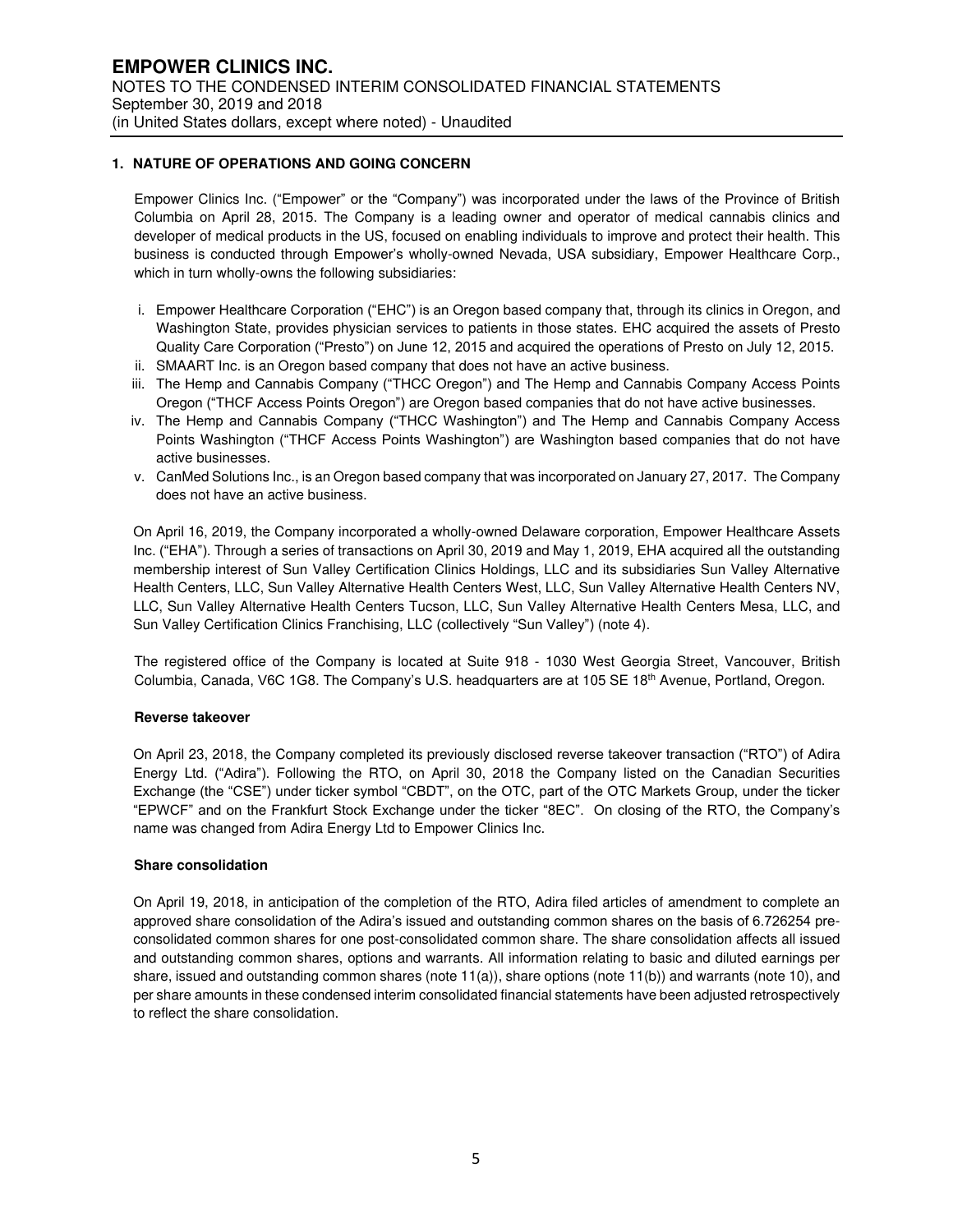#### **1. NATURE OF OPERATIONS AND GOING CONCERN (continued)**

#### **Going concern**

At September 30, 2019, the Company had a working capital deficiency of \$3,396,730 (December 31, 2018 - \$3,043,861), has not yet achieved profitable operations, and has accumulated deficit of \$10,801,288 (December 31, 2018 - \$9,369,941). The Company has limited revenues and the ability of the Company to ensure continuing operations is dependent on the Company's ability to raise sufficient funds to finance development activities and expand sales. These circumstances represent a material uncertainty that may cast significant doubt on the Company's ability to continue as a going concern and ultimately the appropriateness of the use of accounting principles applicable to a going concern. These condensed interim consolidated financial statements have been prepared using accounting principles applicable to a going concern and do not reflect adjustments, which could be material, to the carrying values of the assets and liabilities. See note 16 for events after the reporting period.

### **2. BASIS OF PREPARATION**

#### **a) Statement of compliance**

These condensed interim consolidated financial statements ("interim financial statements") were approved by the Board of Directors and authorized for issue on November 13, 2019.

These condensed interim financial statements have been prepared in accordance with International Accounting Standard 34 - Interim Financial Reporting using accounting policies consistent with International Financial Reporting Standards ("IFRS") as issued by the International Accounting Standards Board. As such, these interim financial statements do not contain all the disclosures required by IFRS for annual financial statements and should be read in conjunction with the Company's audited annual consolidated financial statements for the years ended December 31, 2018 and 2017 ("annual financial statements").

The Company has reclassified certain items on the comparative consolidated statements of loss and comprehensive loss and consolidated statements of cash flows to improve clarity.

#### **3. SIGNIFICANT ACCOUNTING POLICIES**

The accounting policies applied in the preparation of these interim financial statements are consistent with those applied and disclosed in note 3 to the annual financial statements with exception of the following:

#### i. Shares held in escrow

The Company has issued common shares held in escrow as a part of a compensation arrangement. The fair value of the escrowed shares is recognized as salaries and benefits expense with a corresponding credit to reserves as the common shares vest. Upon release from escrow, the amounts previously recognized in reserves are recorded as an increase to share capital. The Company revises the estimated period over which the salaries and benefits expense is recorded if subsequent information indicates this period differs from previous estimates. Any change is accounted for prospectively as a change in estimate.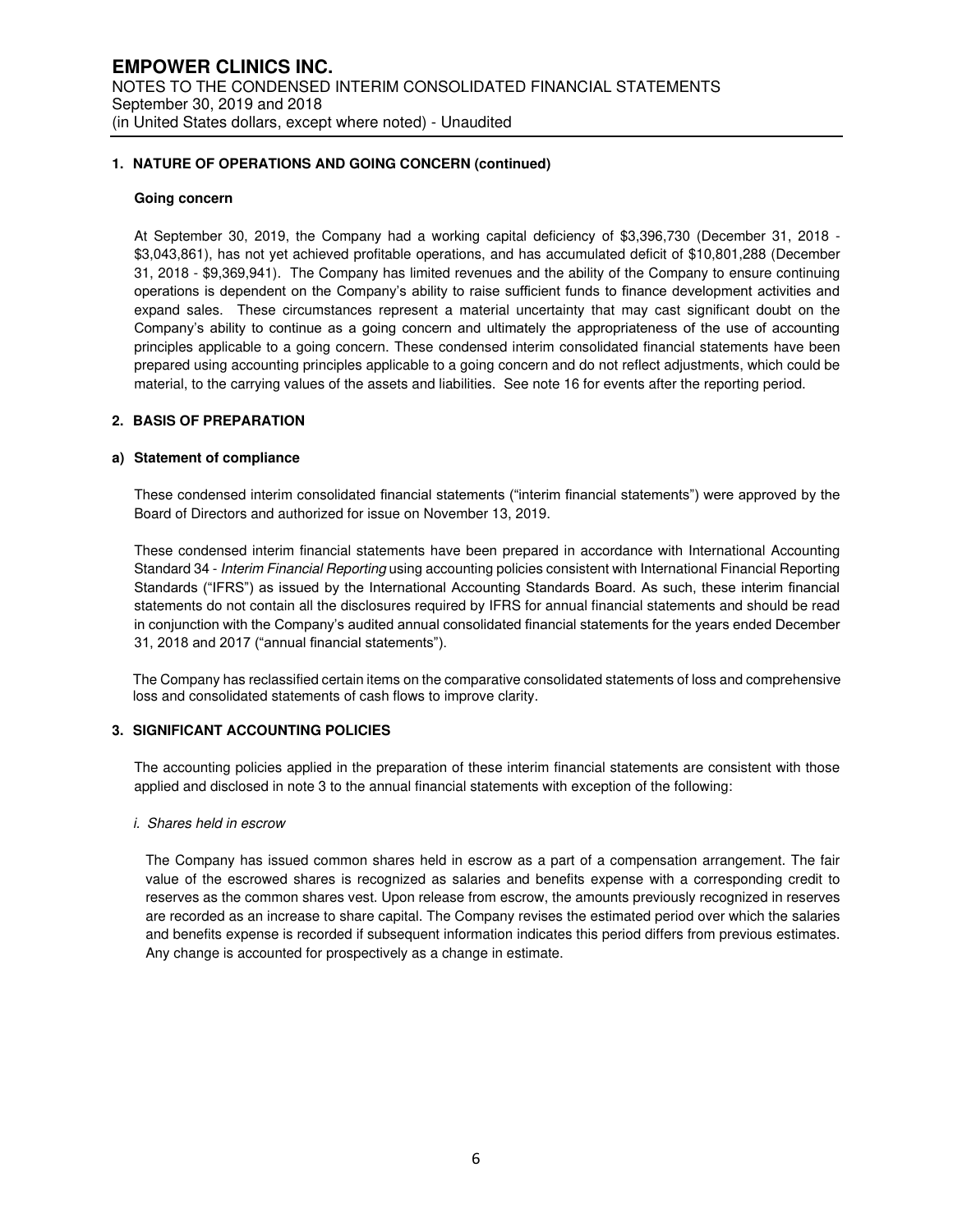#### ii. Leases

Effective January 1, 2019, the Company adopted IFRS 16 - Leases (IFRS 16) using the modified retrospective approach. The new standard requires a lessee to recognize a liability to make lease payments (the lease liabilities) and an asset to recognize the right to use the underlying asset during the lease term (the right-of-use assets) in the statement of financial position. The Company recognized the after-tax cumulative effect of initially applying IFRS 16 as an adjustment to opening retained earnings at January 1, 2019. Comparative information has not been restated and continues to be reported under IAS 17 - Leases (IAS 17) and IFRIC 4 - Determining Whether an Arrangement Contains a Lease (IFRIC 4).

The Company used the practical expedient not to reassess whether a contract is or contains a lease at January 1, 2019. Instead, the Company applied IFRS 16 only to contracts previously identified as leases under IAS 17 and IFRIC 4.

The Company also used the following practical expedients to account for leases at January 1, 2019:

- Applied a single discount rate to a portfolio of leases with similar characteristics.
- Relied on the Company's assessment of whether leases are onerous immediately before January 1, 2019.
- Applied recognition exemptions for operating leases when the underlying asset was of low value or the lease term ends within 12 months. The payments associated with these leases are recognized as an expense in operating expenses.
- Excluded initial direct costs when measuring the right-of-use asset at January 1, 2019.
- Used hindsight to determine the lease term when the contract contained options to extend or terminate the lease.

These policies apply to contracts entered into or changed on or after January 1, 2019. A contract is a lease or contains a lease if it conveys the right to control the use of an asset for a time period in exchange for consideration.

To identify a lease, the Company (1) considers whether an explicit or implicit asset is specified in the contract and (2) determines whether the Company obtains substantially all the economic benefits from the use of the underlying asset by assessing numerous factors, including but not limited to substitution rights and the right to determine how and for what purpose the asset is used.

When assessing the lease term, management considers all facts and circumstances that create an economic incentive to exercise an extension option or to not exercise a termination option. This judgment is based on factors such as contract rates compared to market rates, economic reasons, significance of leasehold improvements, termination and relocation costs, installation of specialized assets, residual value guarantees, and any sublease term.

The Company has elected not to recognize right-of-use assets and lease liabilities for low-value assets or shortterm leases with a term of 12 months or less. These lease payments are recognized in operating expenses over the lease term.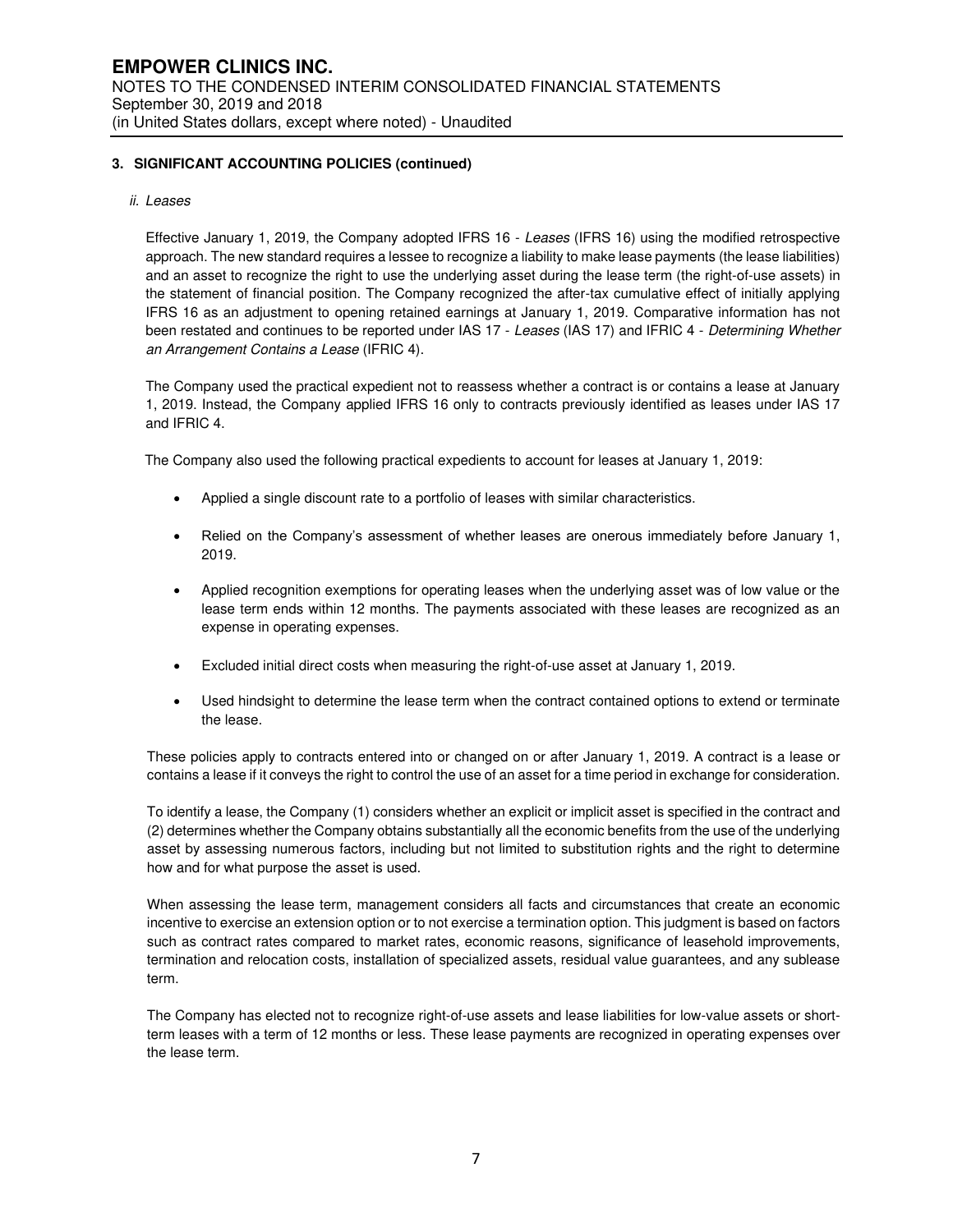The lease liability is initially measured at the present value of the lease payments that are not paid. The Company elected to not separate non-lease components from lease components and to account for the non-lease and lease components as a single lease component. Lease payments generally include fixed payments less any lease incentives receivable. The lease liability is discounted using the interest rate implicit in the lease or, if that rate cannot be readily determined, the Company's incremental borrowing rate. The Company estimates the incremental borrowing rate based on the lease term, collateral assumptions, and the economic environment in which the lease is denominated. The lease liability is subsequently measured at amortized cost using the effective interest method. The lease liability is remeasured when the expected lease payments change as a result of new assessments of contractual options and residual value guarantees.

The right-of-use asset is recognized at the present value of the liability at the commencement date of the lease less any incentives received from the lessor. Added to the right-of-use asset are initial direct costs, payments made before the commencement date, and estimated restoration costs. The right-of-use asset is subsequently depreciated on a straight-line basis from the commencement date to the earlier of the end of the useful life of the right-of-use asset or the end of the lease term. The right-of-use asset is periodically reduced by impairment losses, if any, and adjusted for certain remeasurements of the lease liability.

For leases previously classified as operating leases, lease liabilities were measured at the present value of the remaining lease payments, discounted using the Company's weighted-average incremental borrowing rate, calculated in accordance with IFRS 16, at January 1, 2019, of 6%. Associated right-of-use assets for certain property leases, elected on a lease-by-lease basis, were measured retrospectively as though IFRS 16 had been applied since the commencement date. Other right-of-use assets were measured at the amount equal to the lease liabilities. The right-of-use asset was adjusted by the amount of any prepaid, accrued lease payments, or acquisition lease advantages or disadvantages relating to that lease and recognized in the statements of financial position as at December 31, 2018.

The lease liabilities as at January 1, 2019 can be reconciled to the operating lease commitments as of December 31, 2018 as follows:

| Operating lease commitments as at December 31, 2018               | 172.040 |
|-------------------------------------------------------------------|---------|
| Weighted average incremental borrowing rate as at January 1, 2019 | 6%      |
| Lease liability as at January 1, 2019                             | 153.361 |

As a result of the initial application of IFRS 16, in relation to the leases that were previously classified as operating leases, the Company recognized right-of-use assets of \$148,364 and lease liabilities of \$153,361 as at January 1, 2019. The right-of-use asset consists of the following:

|                             |   | Empower<br>clinics |    | Sun Valley<br>clinics | CBD<br>extraction<br>facility | Total     |
|-----------------------------|---|--------------------|----|-----------------------|-------------------------------|-----------|
| Cost                        |   |                    |    |                       |                               |           |
| Balance, January 1, 2019    | Φ | 336.334            | \$ |                       | \$                            | 336,334   |
| Additions                   |   |                    |    | 663,783               | 277.434                       | 941.217   |
| Termination of lease        |   | (255,859)          |    |                       |                               | (255,859) |
| Balance, September 30, 2019 | S | 80.475             | S  | 663,783               | \$<br>277.434                 | 1,021,692 |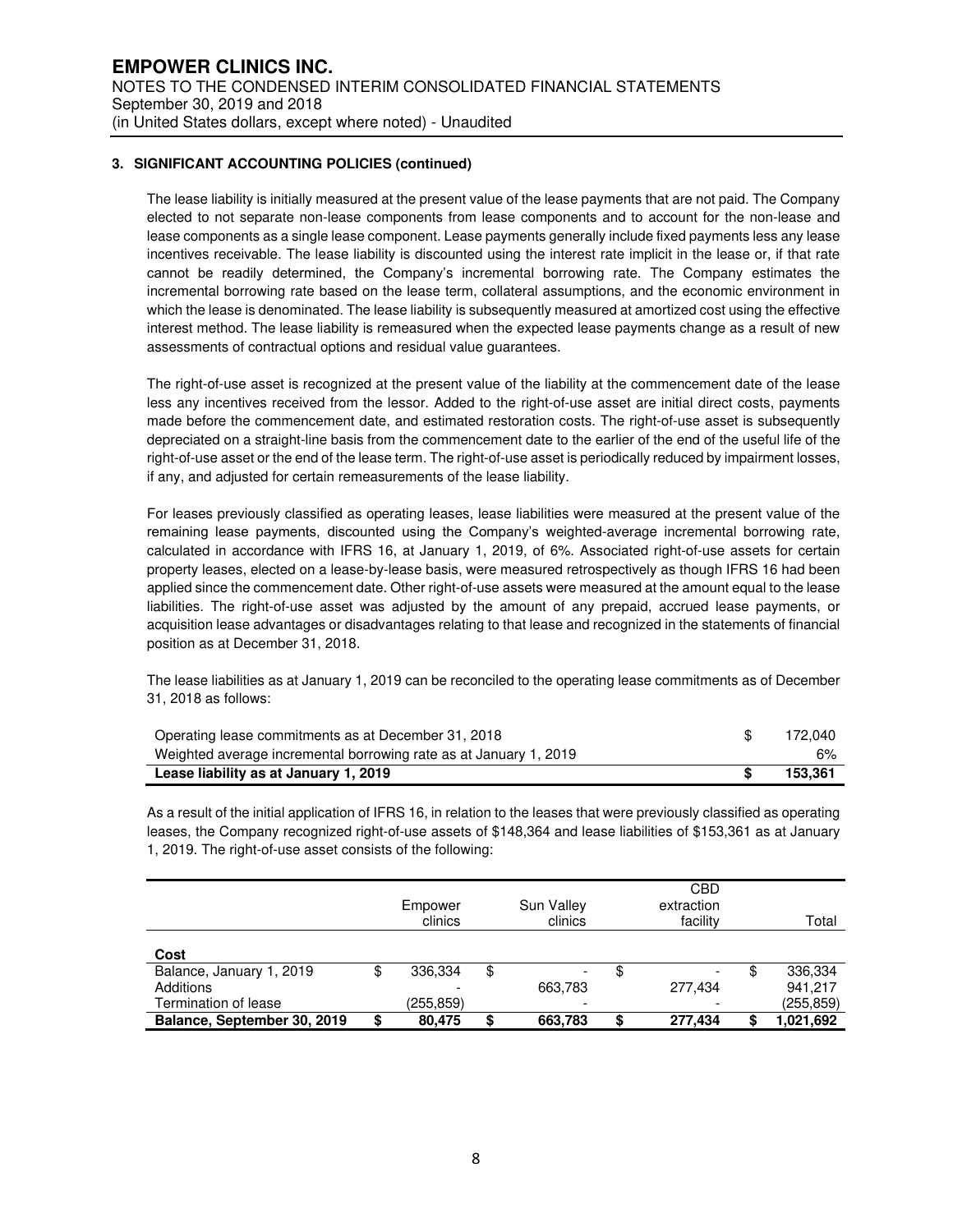|                                 |                  |                 | CBD             |                  |
|---------------------------------|------------------|-----------------|-----------------|------------------|
|                                 | Empower          | Sun Valley      | extraction      |                  |
|                                 | clinics          | clinics         | facility        | Total            |
|                                 |                  |                 |                 |                  |
| <b>Accumulated Depreciation</b> |                  |                 |                 |                  |
| Balance, January 1, 2019        | \$<br>(187, 970) | \$              | \$              | \$<br>(187, 970) |
| Additions                       |                  | (323, 312)      |                 | (323,312)        |
| Termination of lease            | 177.680          |                 |                 | 177,680          |
| Depreciation                    | (45.595)         | (54.508)        | (18,496)        | (118,599)        |
| Balance, September 30, 2019     | \$<br>(55,885)   | \$<br>(377,820) | \$<br>(18, 496) | \$<br>(452, 201) |
|                                 |                  |                 |                 |                  |
|                                 |                  |                 | CBD             |                  |
|                                 | Empower          | Sun Valley      | extraction      |                  |
|                                 | clinics          | clinics         | facility        | Total            |
| <b>Carrying amount</b>          |                  |                 |                 |                  |
|                                 | \$               |                 |                 |                  |
| Balance, January 1, 2019        | 148,364          | \$              | \$              | \$<br>148,364    |
| Balance, September 30, 2019     | \$<br>24,590     | \$<br>285,963   | \$<br>258,938   | \$<br>569,491    |

The lease liability consists of the following:

|                                                                                               | Empower<br>clinics                             | Sun Valley<br>clinics               | <b>CBD</b><br>extraction<br>facility | Total                                                        |
|-----------------------------------------------------------------------------------------------|------------------------------------------------|-------------------------------------|--------------------------------------|--------------------------------------------------------------|
| Balance, January 1, 2019<br>Additions<br>Interest expense<br>Payments<br>Termination of lease | \$<br>153.361<br>3,849<br>(49,879)<br>(77,010) | \$<br>383,833<br>8.839<br>(66, 277) | \$<br>272,434<br>5,264<br>(20,000)   | \$<br>153,361<br>656,267<br>17,952<br>(136,156)<br>(77, 010) |
| Balance, September 30, 2019                                                                   | \$<br>30.321                                   | \$<br>326.395                       | \$<br>257,698                        | \$<br>614,414                                                |
| Less: non-current portion of<br>lease liability                                               | 14,552                                         | 178,690                             | 211,100                              | 404,342                                                      |
| <b>Current portion of lease</b><br>liability                                                  | \$<br>15,769                                   | \$<br>147.705                       | 46.598                               | \$<br>210.072                                                |

On May 9, 2019, the Company terminated the lease for the Chicago clinic. As a result of the lease termination, the Company derecognized the right-of-use asset and associated lease liability and recorded a loss of \$1,169 representing the excess of the right-of-use asset above the lease liability. The Company paid a final settlement payment of \$27,390. The net loss on lease termination of \$28,559 is included in operating expenses on the consolidated statements of loss and comprehensive loss.

In addition, the Company recognized a loss of \$114,516 representing the carrying value of leasehold improvements for the Chicago clinic.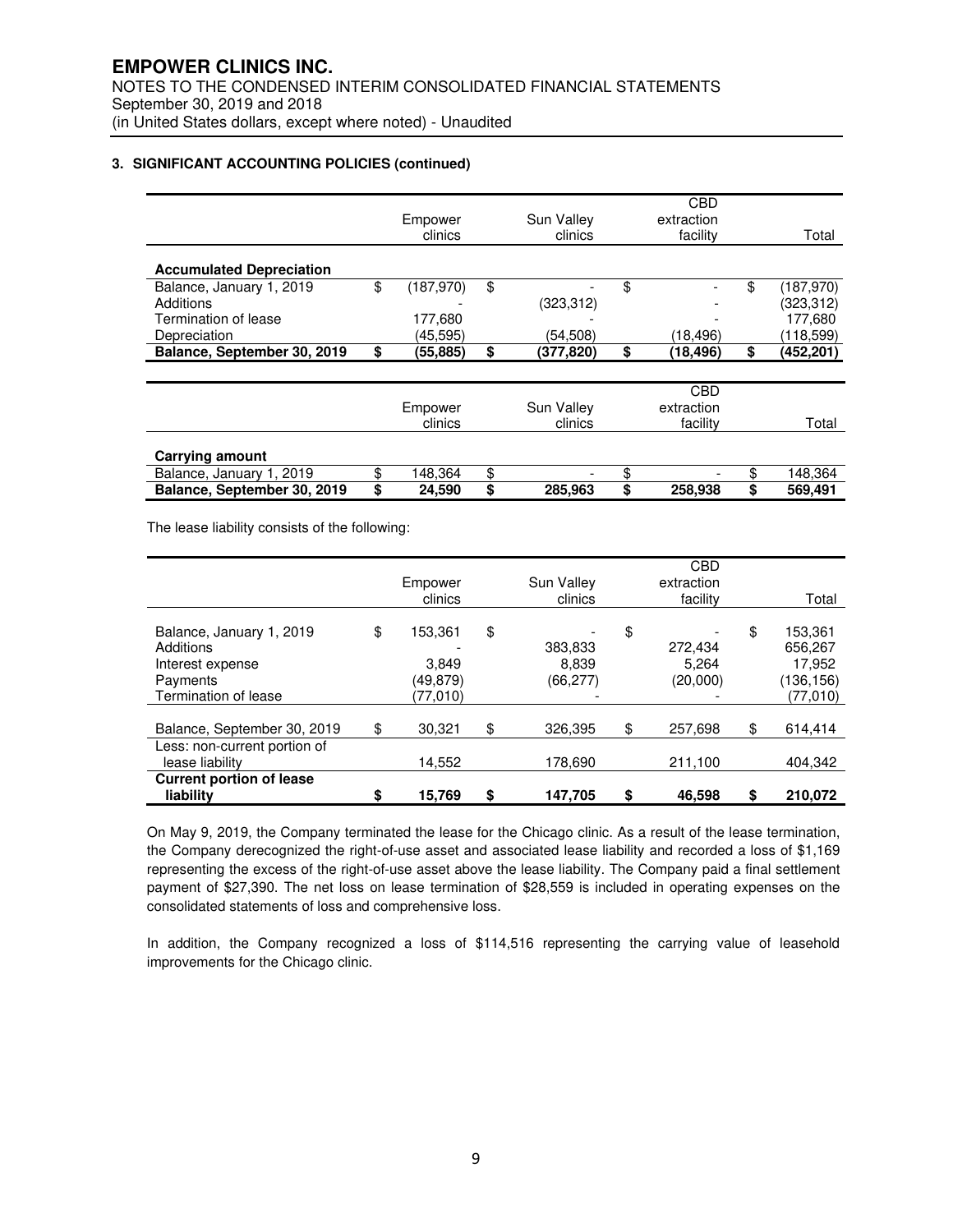#### iii. Critical judgements and estimates

The Company's management makes judgements in the process of applying the Company's accounting policies in the preparation of its interim financial statements. In addition, the preparation of the financial statements requires that the Company's management make assumptions and estimates of effects of uncertain future events on the carrying amounts of the Company's assets and liabilities at the end of the reporting period and the reported amounts of revenues and expenses during the reporting period. Actual results may differ from those estimates as the estimation process is inherently uncertain.

Estimates are reviewed on an ongoing basis based on historical experience and other factors that are considered to be relevant under the circumstances. Revisions to estimates and the resulting effects on the carrying amounts of the Company's assets and liabilities are accounted for prospectively. The Company's interim results are not necessarily indicative of its results for a full year. The critical judgements and estimates applied in the preparation of these interim financial statements are consistent with those applied and disclosed in notes 2(d) and 2(e) to the annual financial statements with exception of the following:

#### Leases as a result of adopting IFRS 16

#### Identifying whether a contract includes a lease

IFRS 16 applies a control model to the identification of leases, distinguishing between a lease and a service contract on the basis of whether the customer controls the asset. The Company had to apply judgment on certain factors, including whether the supplier has substantive substitution rights, does the Company obtain substantially all of the economic benefits and who has the right to direct the use of that asset.

#### Estimate of lease term

When the Company recognizes a lease, it assesses the lease term based on the conditions of the lease and determines whether it will extend the lease at the end of the lease contract or exercise an early termination option. As it is not reasonably certain that the extension or early termination options will be exercised, the Company determined that the term of its leases are the lesser of original lease term or the life of the mine. This significant estimate could affect future results if the Company extends the lease or exercises an early termination option.

#### Business combinations

Judgment is used in determining whether an acquisition is a business combination or an asset acquisition.

#### iv. Basis of consolidation

These interim financial statements include the accounts of the Company and its subsidiaries. All amounts are presented in United States dollars, which is the functional currency of the Company and each of the Company's subsidiaries, except as otherwise noted. References to C\$ are to Canadian dollars. All inter-company balances, transactions, revenues and expenses have been eliminated.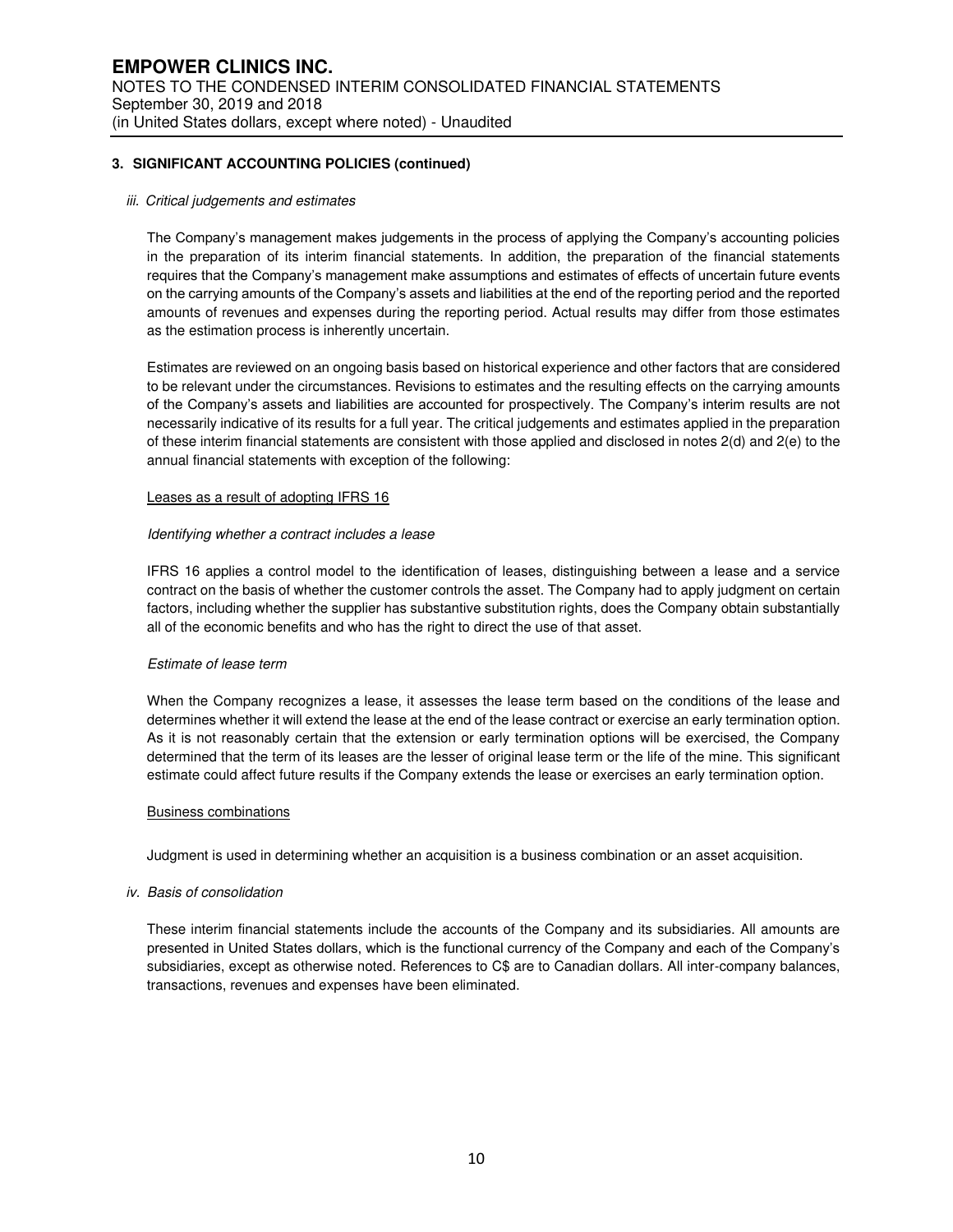### **4. ACQUISITION OF SUN VALLEY**

On April 30, 2019, the Company obtained control of Sun Valley for consideration with a fair value of \$3,775,000 comprised of cash of \$775,000, 22,058,823 common shares of the Company at \$0.136 (C\$0.183) per common share and a \$125,000 promissory note.

The transaction has been accounted for by the Company as a business combination under IFRS 3 - Business Combinations.

The following table summarizes the preliminary purchase price allocation:

| <b>Assets Acquired</b>                              |                 |
|-----------------------------------------------------|-----------------|
| Cash and cash equivalents                           | \$<br>94,090    |
| Accounts receivable                                 | 366             |
| Total current assets                                | 94,456          |
|                                                     |                 |
| Security deposits                                   | 19,753          |
| Property and equipment                              | 124,811         |
| Right-of-use assets                                 | 340,471         |
|                                                     | 579,491         |
|                                                     |                 |
| <b>Liabilities Assumed</b>                          |                 |
| Accounts payable and accrued liabilities            | 54,202          |
| <b>Total current liabilities</b>                    | 54,202          |
|                                                     |                 |
| Lease liability                                     | 383,833         |
| Non-controlling interest                            | 163,952         |
|                                                     |                 |
| Net liabilities at fair value, as at April 30, 2019 | (22, 496)       |
|                                                     |                 |
| Consideration                                       |                 |
| Fair value of 22,058,823 common shares issued       | 3,000,000       |
| Cash                                                | 775,000         |
| <b>Total Consideration</b>                          | 3,775,000       |
|                                                     |                 |
| Goodwill                                            | \$<br>3,797,496 |

Common shares of the Company were issued on the Closing Date with 14,705,882 common shares at a deemed price of \$0.136 (CAD\$0.183) per common share being held in escrow ("Escrow Shares"). The Escrow Shares will vest in quarterly instalments over 36 months from the Closing Date. The total deemed value of the Escrow Shares of \$2,000,000 has been recorded in reserves. The reserve will be released as the common shares vest. Initial cash payment of \$637,318 was made on the Closing Date with \$150,000 held back as security for contingent liabilities of Sun Valley. Accounts payable and accrued liabilities include the \$150,000 holdback, of which \$75,000 is expected to be released on the six-month anniversary of the Closing Date with the remaining \$75,000 to be released on the one-year anniversary of the Closing Date.

In addition to obtaining control on April 30, 2019, the Company entered into two agreements dated April 30, 2019 and May 1, 2019 to purchase the non-controlling interest via a cash payment of \$12,318, the issuance of 350,602 Shares at a deemed price of \$0.136 (CAD\$0.183) per common share, representing the average daily closing price of the Shares on the Canadian Securities Exchange for the 10-day trading period ended April 26, 2019 and a promissory note of \$125,000 bearing interest at a rate of 4% per annum and due July 31, 2019. The total consideration paid to the non-controlling interest of \$185,000 was more than the non-controlling interest of \$163,952 and therefore \$21,048 has been charged to deficit.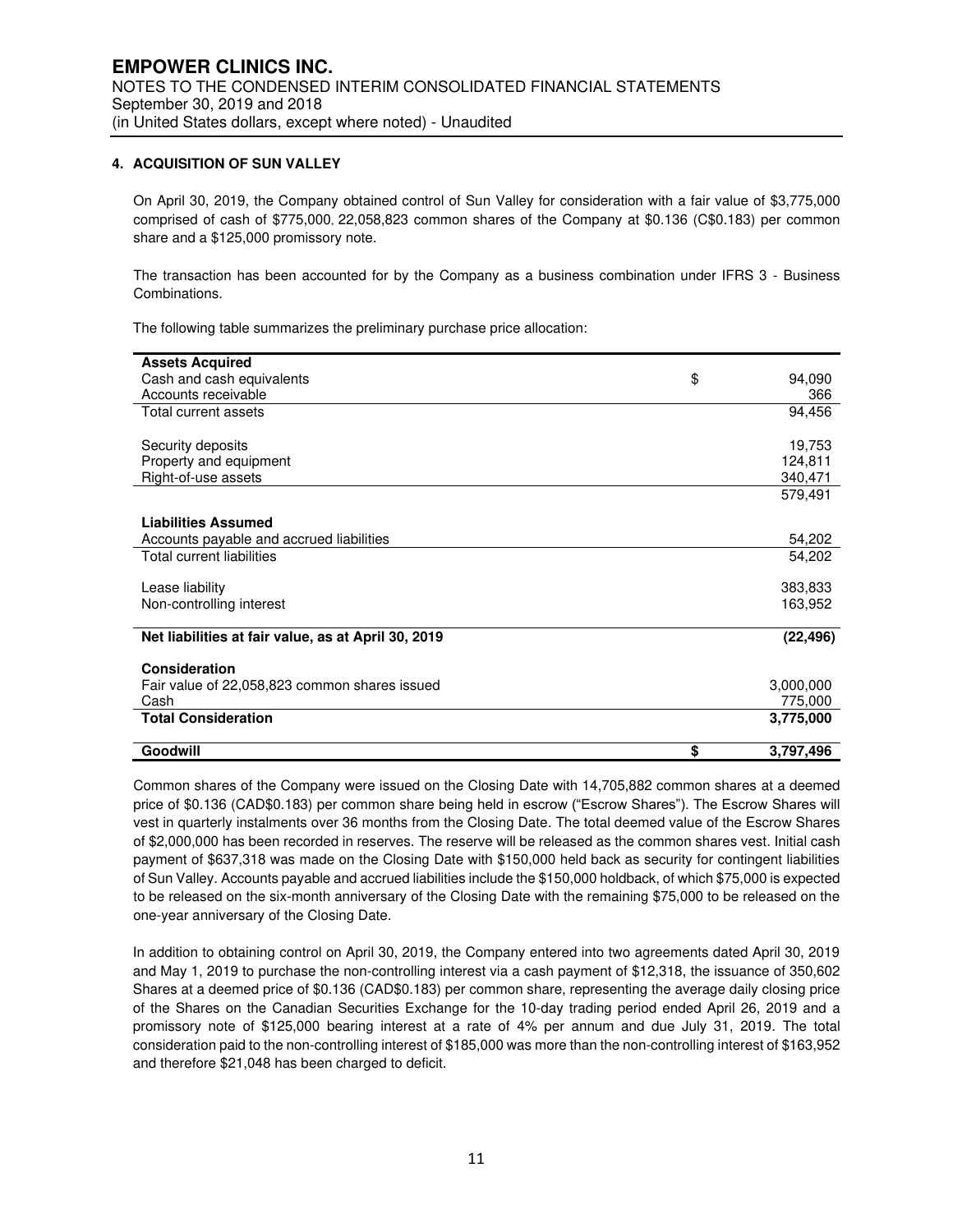#### **4. ACQUISITION OF SUN VALLEY (continued)**

Had the business combination been affected at January 1, 2019, management estimates that the revenue of the Company would have been \$999,968 higher and the net loss after income taxes of the Company would have decreased by \$176,477 for the nine-month period ended September 30, 2019.

Goodwill arose in this acquisition because the consideration paid for the combination reflected the benefit of expected revenue growth, additional patients and future market development. Management is assessing whether these benefits meet the recognition criteria for identifiable intangible assets which could reduce the amount of goodwill. The accounting for these acquisitions has been provisionally determined at September 30, 2019. The fair value of net assets acquired and total consideration have been determined provisionally and subject to adjustment. Upon completion of a comprehensive valuation and finalization of the purchase price allocation, goodwill may be adjusted retrospectively to the acquisition date in future reporting periods.

#### **5. PROMISSORY NOTE**

On January 11, 2019, pursuant to the completion of the sale of assets held for sale, the Company acquired a promissory note in the amount of \$122,500. Interest revenue for the three and nine months ended September 30, 2019 was \$1,905 and \$4,771 respectively (three and nine months ended September 30, 2018 - \$nil). The promissory note accrues interest at a rate of 6% per annum and is due in full on February 1, 2021. The amount is secured by the land and building sold.

### **6. ACCOUNTS PAYABLE AND ACCRUED LIABILITIES**

|                                        | September 30. | December 31, |    |           |
|----------------------------------------|---------------|--------------|----|-----------|
|                                        |               | 2019         |    | 2018      |
| Trade payables and accrued liabilities |               | 1.070.810    | \$ | 1,274,885 |
| Payroll liabilities                    |               | 191.296      |    | 280,007   |
|                                        |               | 1,262,106    | \$ | .554,892  |

#### **7. NOTES PAYABLE**

|                                                   | September 30, | December 31,  |
|---------------------------------------------------|---------------|---------------|
|                                                   | 2019          | 2018          |
| Balance, beginning of period                      | \$<br>760,715 | \$<br>404,370 |
| Issue of notes payable $(a)(b)(c)(d)(e)(f)(g)$    | 158,842       | 495,449       |
| Converted to shares $(a)(b)(e)(f)$                | (187,084)     | (167,000)     |
| Realized foreign exchange gain                    | (2.267)       |               |
| Unrealized foreign exchange loss                  | 2,573         |               |
| Interest expense                                  | 34,306        | 27,896        |
| Balance, end of period                            | 767,085       | 760,715       |
| Less: non-current portion of notes payable (e)(f) |               | (150, 271)    |
| <b>Current portion of notes payable</b>           | \$<br>767,085 | \$<br>610,444 |

a) On September 15, 2017, the Company issued promissory notes payable that could be drawn down for up to \$150,000 and \$75,000 maturing on December 31, 2017. During the period ended December 31, 2017, \$232,985 and \$117,000 had been drawn respectively. Upon maturity, the promissory note payable will be repayable on demand and will bear interest at 6% per annum. On October 23, 2018, the Company converted \$117,000 of the debt plus \$7,389 of interest into shares.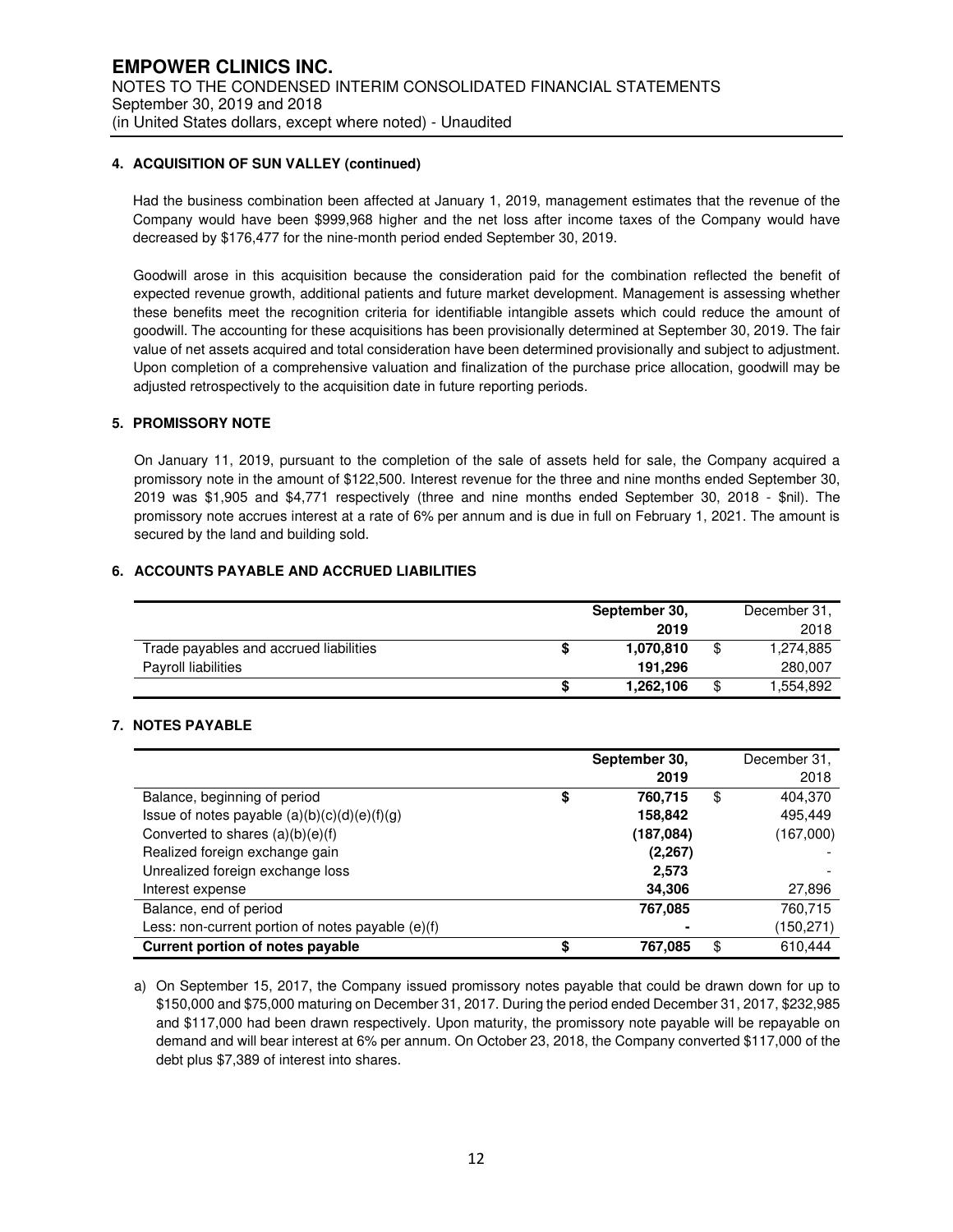#### **7. NOTES PAYABLE (continued)**

- b) On December 29, 2017, the Company issued a \$50,000 promissory note payable maturing on the date a go public transaction is completed. The unpaid principal of this promissory note payable shall not accrue interest, but rather shall convert into common shares in the capital of the Debtor at the maximum permissible discount allowed pursuant to the rules of the Canadian Securities Exchange. On April 23, 2018, as part of the Transaction, the debt was converted into units of the Company consisting of one common share and one share purchase warrant.
- c) On February 5, 2018 and March 12, 2018, the Company issued promissory notes payable in the amounts of \$55,000 and \$150,000 respectively. The promissory note payable is repayable on demand and bears interest at 6% per annum.
- d) On August 10, 2018 the Company issued a promissory note payable in the amount of \$140,000. This promissory note payable is repayable on demand and bears interest at 7% per annum.
- e) On December 31, 2018 the Company issued a promissory note payable in the amount of \$150,449 (C\$205,000). This promissory note payable is due December 31, 2020 and bears interest at 6% per annum. On April 1, 2019, 2018, the Company converted the promissory note plus \$1,984 (C\$2,652) of interest into units of the Company consisting of one common share and one share purchase warrant. Each share purchase warrant entitles the holder to acquire one common share at an exercise price equal to \$0.14 (C\$0.19) (Note 11(a)).
- f) On January 21, 2019 the Company issued a promissory note payable in the amount of \$33,842 (C\$45,000). This promissory note payable is due December 31, 2020 and bears interest at 6% per annum. On April 1, 2019, 2018, the Company converted the promissory note plus \$667 (C\$892) of interest into units of the Company consisting of one common share and one share purchase warrant. Each share purchase warrant entitles the holder to acquire one common share at an exercise price equal to \$0.14 (C\$0.19) (Note 11(a)).
- g) On May 1, 2019 the Company issued a promissory note payable in the amount of \$125,000. The promissory note is due July 31, 2019 and bears interest at a rate of 4% per annum (Note 4).

#### **8. SECURED LOAN PAYABLE**

On June 12, 2015, the Company, through its wholly owned subsidiary EHC, acquired all of the assets of Presto in consideration for the assumption by the Company of Presto's liability to Bayview Equities Ltd (the "Secured Party") in the amount of \$550,000 plus accrued interest of \$35,893. The liability is secured by a grant to the Secured Party of a security interest in the assets of EHC. The liability bears interest at 6% per annum and is due upon demand.

|                  |    | September 30, |    | December 31, |
|------------------|----|---------------|----|--------------|
|                  |    | 2019          |    | 2018         |
| Principal        | ۰D | 550,000       | \$ | 550,000      |
| Interest expense |    | 200,307       |    | 167,460      |
|                  | æ  | 750,307       | Φ  | 717,460      |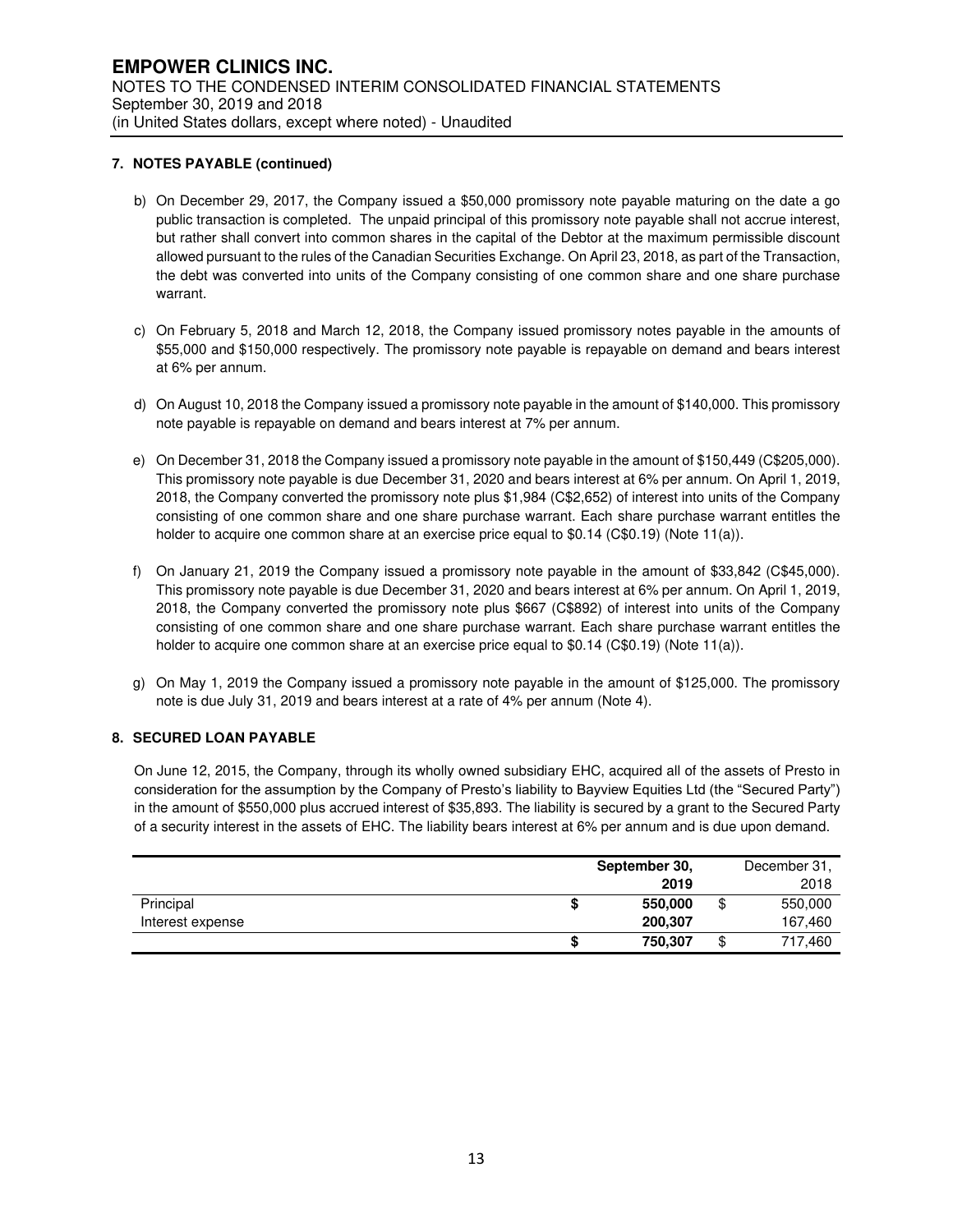### **9. CONVERTIBLE DEBENTURES**

Convertible debentures consist of the following:

|                                       |    | September 30, | December 31,    |
|---------------------------------------|----|---------------|-----------------|
|                                       |    | 2019          | 2018            |
| Balance, beginning of period          | \$ | 274,466       | \$<br>1,835,225 |
| Proceeds from Issuance of convertible |    |               |                 |
| debentures, net $(a)(b)(c)$           |    | 717,851       | 442.437         |
| Amount allocated to conversion option |    |               |                 |
| (a)(b)(c)(d)(e)                       |    | (260, 248)    | (172, 386)      |
| Amount converted to units (a)(b)      |    | (252, 413)    | (2, 129, 728)   |
| Unrealized foreign exchange gain      |    | (709)         |                 |
| Interest expense                      |    | 38,727        | 57,397          |
| Accretion expense                     |    | 207,031       | 241,521         |
|                                       | S  | 724,705       | \$<br>274,466   |

- a) On September 27, 2018, the Company raised \$442,437 (C\$575,060) through the issue of convertible debentures which expired on September 27, 2019 and remain outstanding. Despite expiring, the holder may at convert all or part into units of the Company consisting of one common share and one share purchase warrant. Each warrant entitles the holder to acquire one common share at an exercise price equal to \$0.14 (C\$0.19). The fair value of the conversion feature at the grant date was estimated at \$172,386 using the Black-Scholes option pricing model with the following assumptions: a one year expected average life, share price of \$0.14 (C\$0.18); 100% volatility; risk-free interest rate of 1.66%; and an expected dividend yield of 0%. During the year ended December 31, 2018, \$57,980 (C\$75,060) was converted into units of the Company consisting of one common share and one share purchase warrant (Note 11(a)).
- b) On April 1, 2019, the Company raised \$599,460 (C\$799,500) through the issue of convertible debentures, expiring on April 2, 2020. The Company incurred transaction costs of \$35,977 (C\$47,983) comprised of 40,000 common shares issued to agents with a deemed cost of \$0.07 (C\$0.10) for consideration of \$2,983 (C\$4,000) (Note  $11(a)$ ), 295,590 share purchase warrants issued to agents with an exercise price of \$0.12 (C\$0.16) and a deemed value of \$8,172 (Note 11(c)) and cash of \$24,822 (C\$33,427). The holder may at any time during the term of the convertible debenture convert all or part into units of the Company consisting of one common share and one share purchase warrant. Each warrant entitles the holder to acquire one common share at an exercise price equal to \$0.16 (C\$0.21). The fair value of the conversion feature at the grant date was estimated at \$170,227 using the Black-Scholes option pricing model with the following assumptions: a one year expected average life, share price of \$0.0927 (C\$0.12); 100% volatility; risk-free interest rate of 1.66%; and an expected dividend yield of 0%. During the three months ended September 30, 2019, \$326,210 (C\$432,000) was converted into units of the Company consisting of one common share and one share purchase warrant (Note 11(a)).
- c) On May 3, 2019, the Company raised \$154,368 (C\$207,270) through the issue of convertible debentures, expiring on September 27, 2019. The holder may at any time during the term of the convertible debenture convert all or part into units of the Company consisting of one common share and one share purchase warrant. Each warrant entitles the holder to acquire one common share at an exercise price equal to \$0.16 (C\$0.21). The fair value of the conversion feature at the grant date was estimated at \$90,021 using the Black-Scholes option pricing model with the following assumptions: a 0.51-0.59 year expected average life, share price of \$0.566 (C\$0.075); 100% volatility; risk-free interest rate of 1.59%; and an expected dividend yield of 0%.
- d) The conversion feature as at September 30, 2019 was valued at \$49,112 using the Black Scholes option pricing model with the following assumptions: 0.50 year expected average life, share price of C\$0.13; 100% volatility; risk-free interest rate of 1.52%; and an expected dividend yield of 0%. The gain on change in fair value of conversion feature since December 31, 2018 of \$190,968 has been recorded on the statement of loss and comprehensive loss.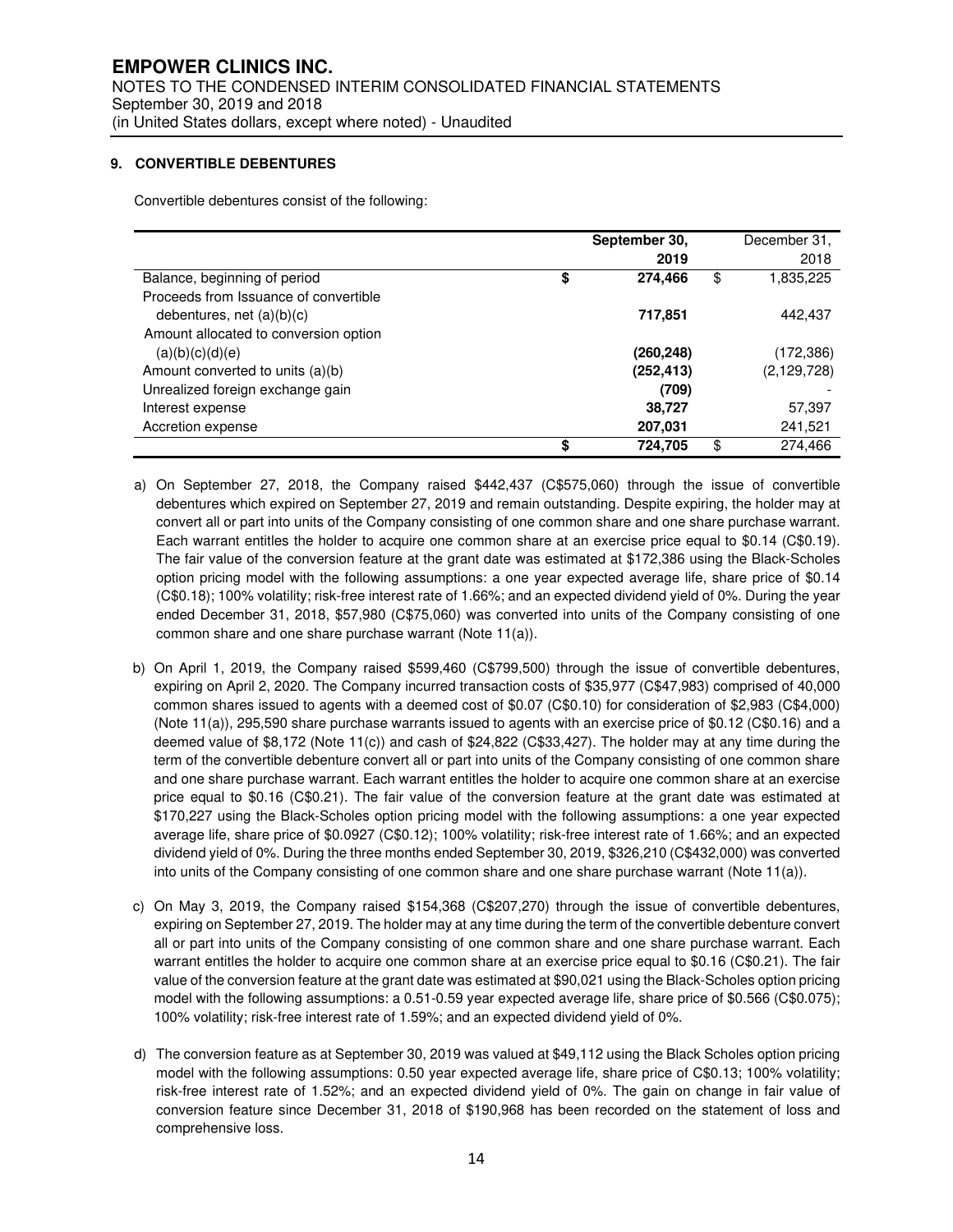# **9. CONVERTIBLE DEBENTURES (continued)**

e) The conversion feature as at December 31, 2018 was valued at \$22,565 using the Black Scholes option pricing model with the following assumptions: 0.75 year expected average life, share price of C\$0.095; 100% volatility; risk-free interest rate of 1.85%; and an expected dividend yield of 0%.

### **10. WARRANT LIABILITY**

The warrants are classified as a financial instrument under the principles of IFRS 9, as the exercise price is in Canadian dollars while the functional currency of the Company is the US dollar. Accordingly, warrants are remeasured to fair value at each reporting date with the change in fair value charged to change in fair value of warrant liability.

|                           |                     |                   |            |                       |               | Warrants outstanding as at |
|---------------------------|---------------------|-------------------|------------|-----------------------|---------------|----------------------------|
|                           |                     | Exercise          | Warrants   | Common<br>shares upon | September 30, | December 31,               |
| Issuance                  | Expiry date         | price             | issued     | exercise              | 2019          | 2018                       |
| Convertible debt          | April 23,           | C\$0.39           |            |                       |               |                            |
| conversion (1)            | 2020                | \$0.30            | 11,373,368 | 11,373,368            | 11,373,368    | 11,373,368                 |
| Note conversion (2)       | April 23,           | C\$0.39           |            |                       |               |                            |
|                           | 2020                | \$0.30            | 268,817    | 268,817               | 268,817       | 268,817                    |
| Shares issued (3)         | June 11,            | C\$0.36           |            |                       |               |                            |
|                           | 2019                | \$0.28            | 2,000,000  | 2,000,000             |               | 2,000,000                  |
| Note conversion (4)       | October 22,         | C\$0.36           |            |                       |               |                            |
|                           | 2019                | \$0.28            | 517,132    | 517,132               | 517,132       | 517,132                    |
| Shares issued (5)         | October 22,<br>2019 | C\$0.36           |            |                       |               |                            |
| Convertible debt          | December            | \$0.28            | 312,903    | 312,903               | 312,903       | 312,903                    |
| conversion (6)            | 14, 2020            | C\$0.19<br>\$0.14 | 422,678    | 422,678               |               | 422,678                    |
| Shares issued (7)         | April 1,            |                   |            |                       |               |                            |
|                           | 2021                | C\$0.16<br>\$0.12 | 21,115,000 | 21,115,000            | 21,115,000    | 312,903                    |
| Shares issued (8)         | May 3,              | C\$0.16           |            |                       |               |                            |
|                           | 2021                | \$0.12            | 5,762,500  | 5,762,500             | 5,762,500     | 312,903                    |
| Convertible debt          | <b>July 22,</b>     | C\$0.16           |            |                       |               |                            |
| conversion <sup>(9)</sup> | 2021                | \$0.12            | 1,018,245  | 1,018,245             | 1,018,245     |                            |
| Convertible debt          | August 12,          | C\$0.16           |            |                       |               |                            |
| conversion (10)           | 2021                | \$0.12            | 928,417    | 928,417               | 928,417       |                            |
| Convertible debt          | August 19,          | C\$0.16           |            |                       |               |                            |
| conversion (11)           | 2021                | \$0.12            | 949,864    | 949,864               | 949,864       |                            |
| Convertible debt          | August 26,          | C\$0.16           |            |                       |               |                            |
| conversion (12)           | 2021                | \$0.12            | 909,090    | 909,090               | 909,090       |                            |
| Convertible debt          | September           | C\$0.16           |            |                       |               |                            |
| conversion (13)           | 13, 2021            | \$0.12            | 102,696    | 102,696               | 102,696       |                            |
| Convertible debt          | September           | C\$0.16           |            |                       |               |                            |
| conversion (14)           | 20, 2021            | \$0.12            | 102,812    | 102,812               | 102,812       |                            |
| Marketing services        | September           | C\$0.31           |            |                       |               |                            |
| agreement <sup>(15)</sup> | 22, 2022            | \$0.24            | 3,746,080  | 3,746,080             | 3,746,080     |                            |
|                           |                     |                   | 49,530,002 | 49,530,002            | 47,107,324    | 14,894,898                 |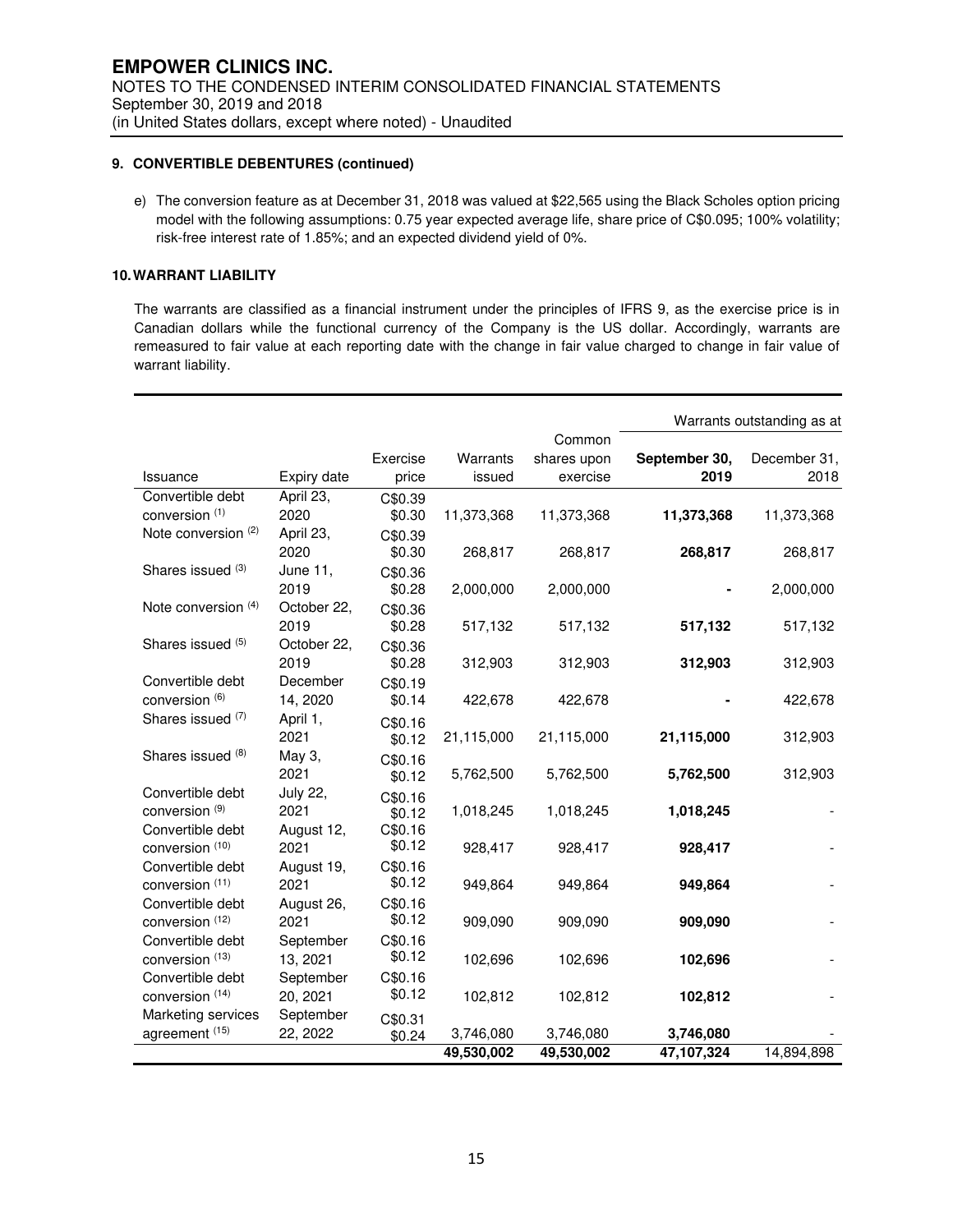#### **10. WARRANT LIABILITY (continued)**

- (1) On April 23, 2018, as part of the RTO, the Company converted convertible debentures and issued 11,373,368 share purchase warrants (note 11(a)).
- (2) On April 23, 2018, as part of the RTO, the Company converted \$50,000 of notes payable into 268,817 units; each consists of one common share and one common share purchase warrant (note 11(a)).
- $(3)$  On June 11, 2018, the Company issued 2,000,000 units; each consists of one common share and one common share purchase warrant (note 11(a)). The share purchase warrants expired on June 11, 2019.
- (4) On October 23, 2018, the Company converted \$122,030 of notes payable into 517,132 units; each consists of one common share and one common share purchase warrant (note 11(a)).
- $(5)$  On October 23, 2018, the Company issued 312,903 units; each consists of one common share and one common share purchase warrant (note 11(a)).
- $(6)$  On December 31, 2018, the Company issued 422,678 units; consisting of 422,678 common shares and 422,678 common share purchase warrant (note 11(a)). The warrants were exercised on March 22, 2019.
- $(7)$  On April 1, 2019, the Company issued 21,115,000 units; each consists of one common share and one common share purchase warrant (note 11(a)).
- $(8)$  On May 3, 2019, the Company issued 5,762,500 units; each consists of one common share and one common share purchase warrant (note 11(a)).
- $(9)$  On July 22, 2019, pursuant to the conversion of convertible debentures, the Company issued 1,018,245 units; consisting of 1,018,245 common shares and 1,018,245 common share purchase warrant (note 11(a)). The warrants expire July 22, 2021.
- (10) On August 12, 2019, pursuant to the conversion of convertible debentures, the Company issued 928,817 units; consisting of 928,817 common shares and 928,817 common share purchase warrant (note 11(a)). The warrants expire August 12, 2021.
- (11) On August 19, 2019, pursuant to the conversion of convertible debentures, the Company issued 949,864 units; consisting of 949,864 common shares and 949,864 common share purchase warrant (note 11(a)). The warrants expire August 19, 2021.
- (12) On August 26, 2019, pursuant to the conversion of convertible debentures, the Company issued 909,090 units; consisting of 909,090 common shares and 909,090 common share purchase warrant (note 11(a)). The warrants expire August 26, 2021.
- (13) On September 13, 2019, pursuant to the conversion of convertible debentures, the Company issued 102,696 units; consisting of 102,696 common shares and 102,696 common share purchase warrant (note 11(a)). The warrants expire September 13, 2021.
- (14) On September 30, 2019, pursuant to the conversion of convertible debentures, the Company issued 102,812 units; consisting of 102,812 common shares and 102,812 common share purchase warrant (note 11(a)). The warrants expire September 20, 2021.
- (15) On July 30, 2019, pursuant to a prior marketing services agreement entered into on September 10, 2017, the Company issued 3,746,080 common share purchase warrants. Each warrant entitles the holder to acquire one common share at a price of C\$0.31 (\$0.24) for a period of thirty-seven months following the date of issuance.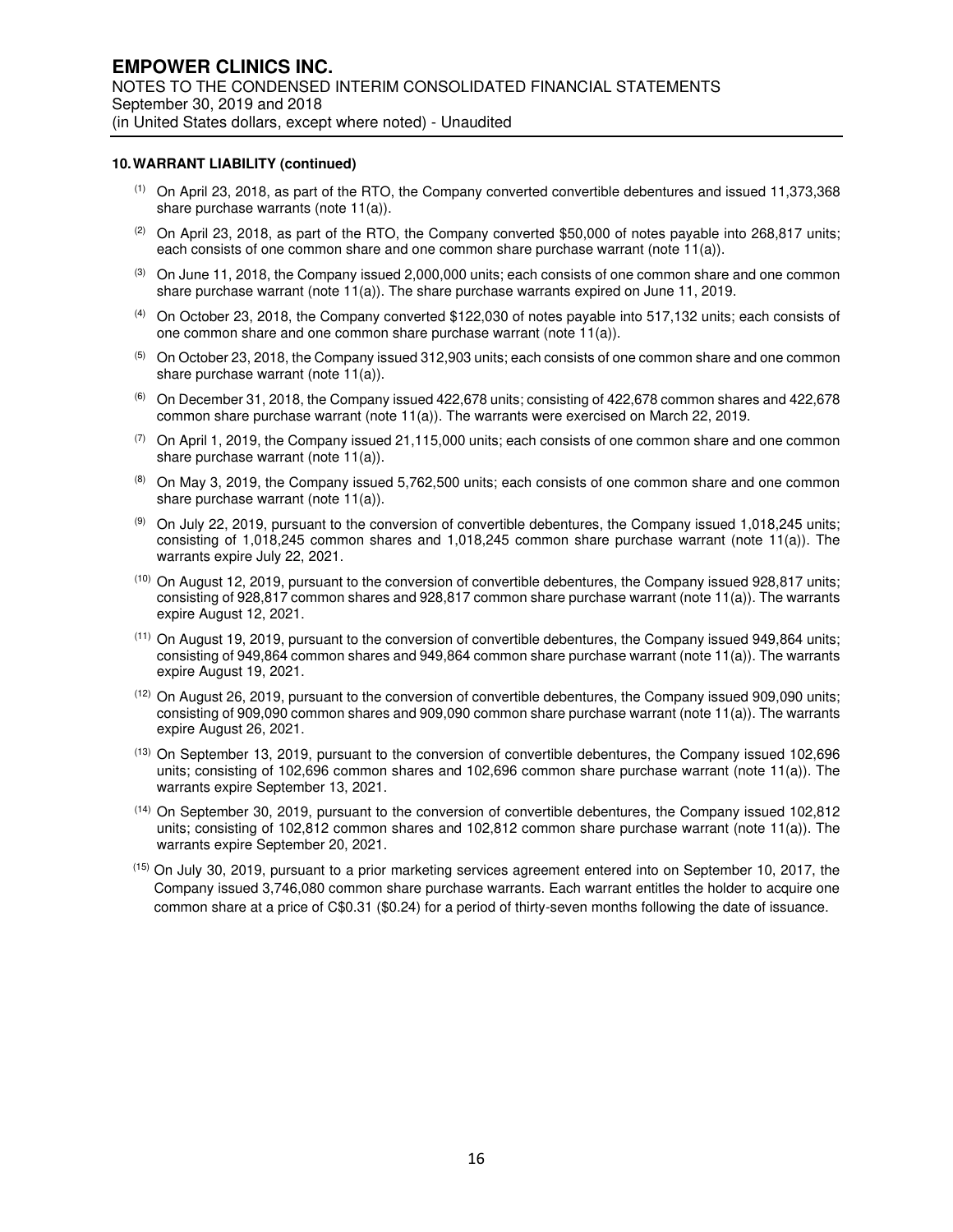# **10. WARRANT LIABILITY (continued)**

The total fair values of the warrants at September 30, 2019 and December 31, 2018 are as follows:

|                                                  | September 30, | December 31, |
|--------------------------------------------------|---------------|--------------|
|                                                  | 2019          | 2018         |
| Balance, beginning of period                     | \$<br>106,172 | \$           |
| Convertible debt conversion (1)                  | 133,864       | 1,317,916    |
| Shares issued (1)                                | 1,013,682     | 303,427      |
| Note conversion $(1)$                            |               | 83,254       |
| Warrants exercised                               | (18, 847)     |              |
| Change in fair value of warrant liability (2)(3) | (673,289)     | (1,598,425)  |
| <b>Total warrant liability</b>                   | 561,583       | 106,172      |
| Less: non-current portion                        | (566,128)     | (101,698)    |
| Current portion of warrant liability             | \$<br>5,455   | \$<br>4.474  |

(1) Fair value at issuance based on the following assumptions for the Black-Scholes option pricing:

| Risk-free interest rate | $1.39\% - 2.25\%$ |
|-------------------------|-------------------|
| Expected life           | $1 - 3$ years     |
| Expected volatility     | 100.0%            |
| Forfeiture rate         | 0.0%              |
| Dividend rate           | 0.0%              |

(2) Fair value at December 31, 2018 based on the following assumptions for the Black-Scholes option pricing:

| Risk-free interest rate    | 1.85%               |
|----------------------------|---------------------|
| Expected life              | $0.44 - 1.96$ years |
| <b>Expected volatility</b> | 100.0%              |
| Forfeiture rate            | 0.0%                |
| Dividend rate              | 0.0%                |

(3) Fair value at September 30, 2019 based on the following assumptions for the Black-Scholes option pricing:

| 1.59%               |
|---------------------|
|                     |
| $0.06 - 2.98$ years |
|                     |
| 100.0%              |
|                     |
| $0.0\%$             |
|                     |
| $0.0\%$             |
|                     |
|                     |

During the nine months ended September 30, 2019 and 2018, the Company recognized the following gain on revaluation of the share purchase warrant liability:

|                             | Three months ended |                          |  |         |    | Nine months ended        |
|-----------------------------|--------------------|--------------------------|--|---------|----|--------------------------|
|                             | September 30,      |                          |  |         |    | September 30,            |
|                             | 2019               | 2018                     |  | 2019    |    | 2018                     |
| Convertible debt conversion | \$<br>102,201      | -                        |  | 151,126 | \$ |                          |
| Shares issued               | 410,160            | $\overline{\phantom{0}}$ |  | 521,310 |    |                          |
| Note conversion             | 54                 | $\overline{\phantom{0}}$ |  | 853     |    | $\overline{\phantom{0}}$ |
|                             | \$<br>512,415      | $\blacksquare$           |  | 673.289 | \$ |                          |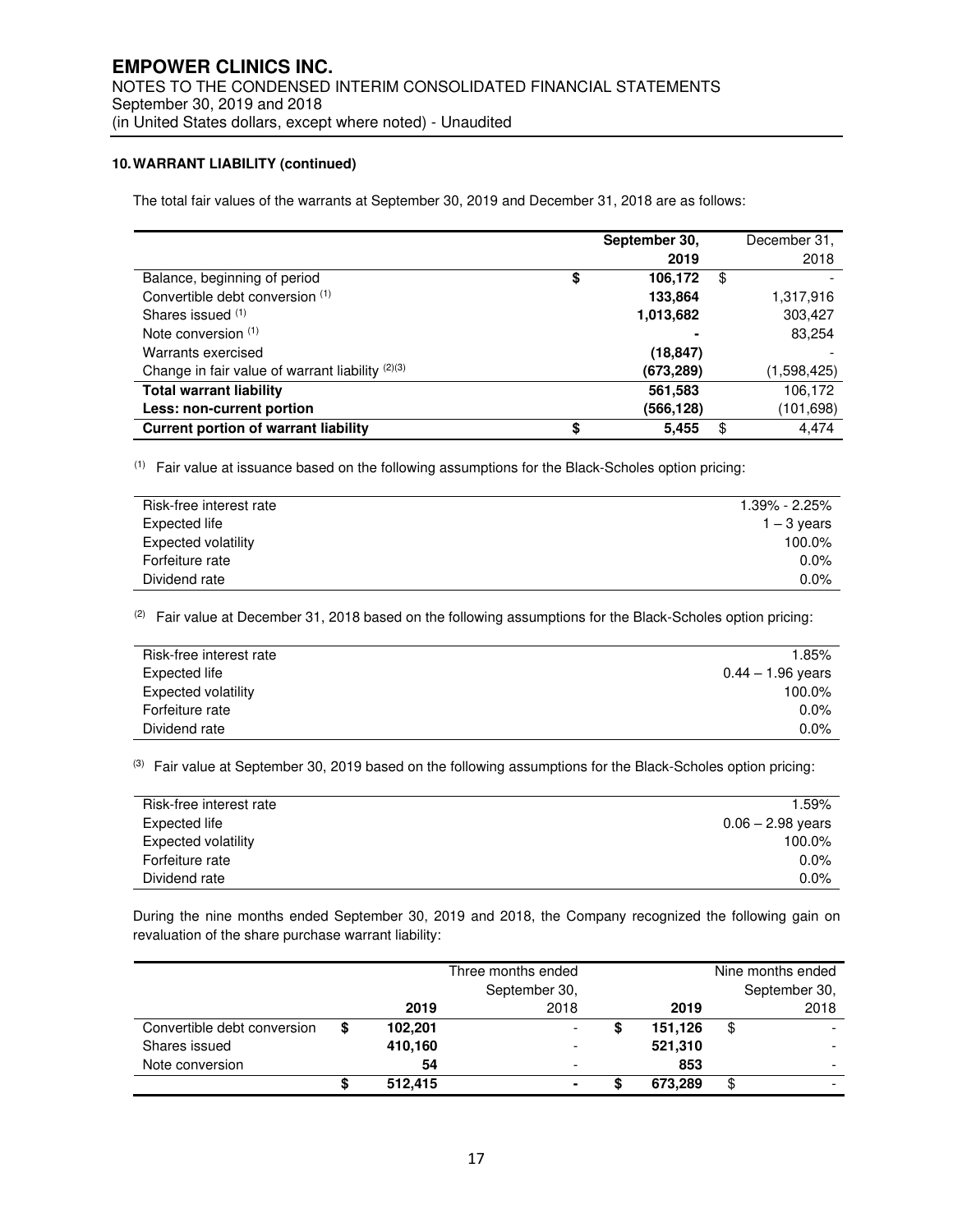# **11. EQUITY**

#### **a) Authorized share capital**

• Unlimited number of common shares without nominal or par value.

The Company had the following common share transactions during the nine months ended September 30, 2019:

- On January 17, 2019, pursuant to the conversion of convertible debt, the Company cancelled 422,678 common shares, which had been issued for \$0.14 (C\$0.18) per common share and reissued 417,000 common shares at a deemed price of \$0.14 (C\$0.18) per common share.
- On March 3, 2019, pursuant to the termination agreement with the former CEO, the Company cancelled 2,651,875 common shares.
- On March 8, 2019, pursuant to a service agreement, the Company issued 1,500,000 common shares at a deemed price of \$0.17 (C\$0.23) per common share for total fair value consideration of \$257,041 (C\$345,000).
- On March 22, 2019, pursuant to the exercise of common share purchase warrants, the Company issued 431,075 common shares for \$0.14 (C\$0.19) per common share.
- On April 1, 2019, pursuant to a private placement financing, the Company issued 21,115,000 units for \$0.07 (C\$0.10) per unit for gross proceeds of \$1,583,189 (C\$2,115,000) comprised of cash of \$1,396,105 (C\$1,865,000) and the settlement of notes payable in the amount of \$184,291 (C\$250,000) (Note 7). Each unit is comprised of one common share and one common share purchase warrant. Each warrant entitles the holder to acquire one common share at a price of \$0.12 (C\$0.16) per share for a period of twelve months following the closing date of the financing (note 11). Share issue costs included cash payments of \$31,814 (C\$42,455) and the issuance of 93,900 share purchase warrants valued at \$2,596 using the Black-Scholes option pricing model with the following assumptions: a one year expected average life, share price of \$0.0927 (C\$0.12); 100% volatility; risk-free interest rate of 1.66%; and an expected dividend yield of 0%.
- On April 30, 2019, pursuant to the acquisition of Sun Valley, the Company issued 22,409,425 common shares at a deemed price of \$0.136 (C\$0.18) per common share.
- On May 3, 2019, pursuant to a private placement financing, the Company issued 5,762,500 units for \$0.07 (C\$0.10) per unit for gross proceeds of \$429,109 (C\$576,250). Each unit is comprised of one common share and one common share purchase warrant. Each warrant entitles the holder to acquire one common share at a price of \$0.12 (C\$0.16) per share for a period of twelve months following the closing date of the financing (note 10). Share issue costs included cash payments of \$24,928 (C\$33,428) and the issuance of 217,950 share purchase warrants valued at \$11,168 using the Black-Scholes option pricing model with the following assumptions: a one year expected average life, share price of \$0.139 (C\$0.18); 100% volatility; risk-free interest rate of 1.67%; and an expected dividend yield of 0%.
- On May 3, 2019, pursuant to the terms on the private placement financing, the Company issued 96,000 common shares to agents for a deemed value of \$0.07 (C\$0.10) per common share for consideration of \$7,144 (C\$9,600). The amount is included in share issue costs.
- On May 3, 2019, pursuant to the terms on the debenture financing, the Company issued 40,000 common shares to agents for a deemed value of \$0.07 (C\$0.10) per common share for consideration of \$2,983 (C\$4,000). The amount is included as debenture finance cost.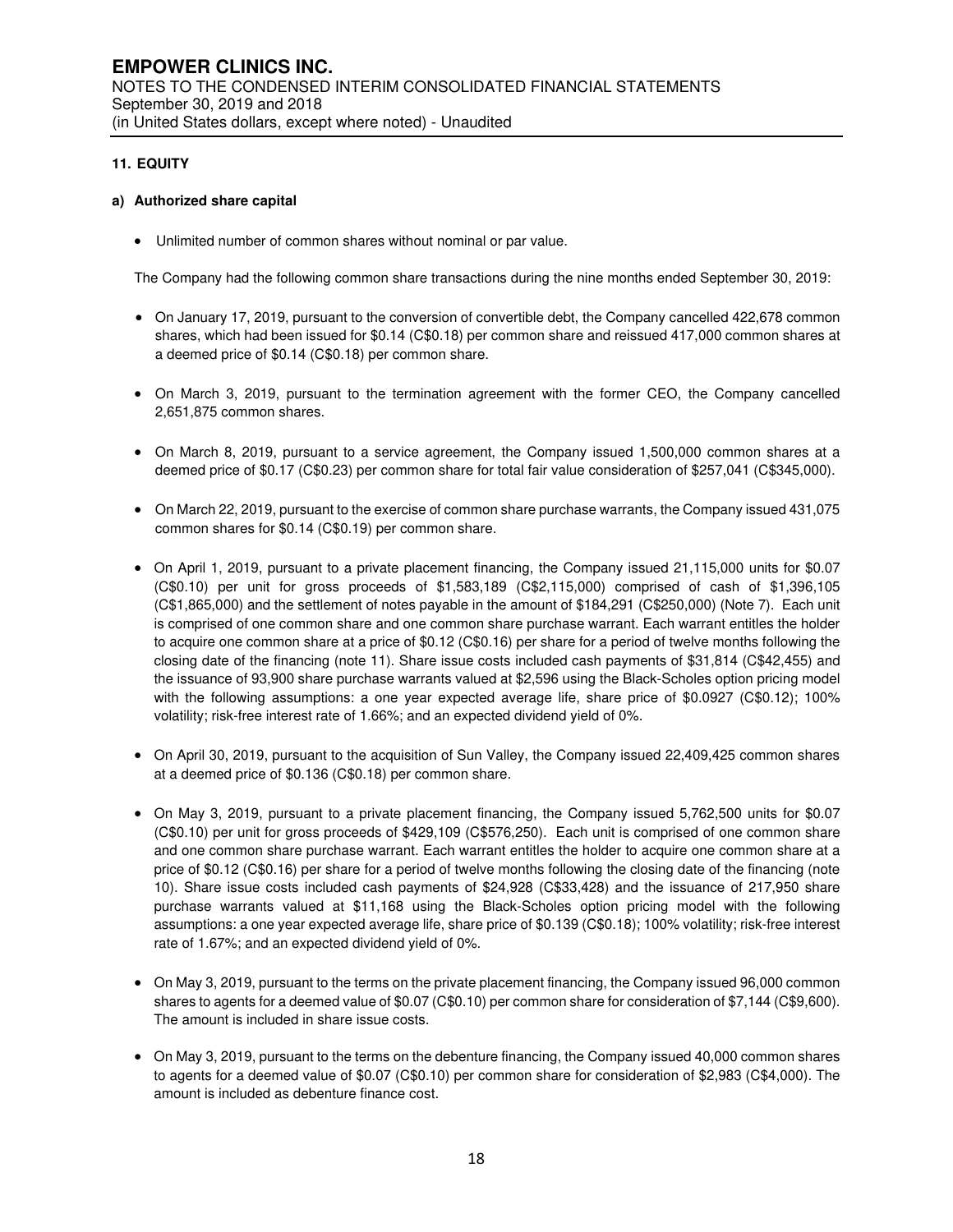- On June 17, 2019, pursuant to obligations under an employment contract, the Company issued 7,000,000 common shares to the CEO, for a deemed value of \$0.10 (C\$0.14) per common share for total consideration paid to the CEO of \$730,961 (C\$980,000). Of the 7,000,000 common shares, 2,000,000 common shares vested immediately and the remaining 5,000,000 common shares are held in escrow and vest quarterly with 555,500 common shares vesting each quarter commencing on September 17, 2019. The common shares are subject to a four-month holding period from the date of vesting.
- On June 17, 2019, pursuant to obligations under a consulting agreement, the Company issued 400,000 common shares to the CIO, for a deemed value of \$0.10 (C\$0.14) per common share for total consideration paid to the CIO of \$41,769 (C\$56,000). The 400,000 common shares are held in escrow and vest quarterly with 44,400 common shares vesting each quarter commencing September 17, 2019.
- On July 3, 2019, the Company cancelled 2,000,000 common shares with a deemed price of C\$0.31 (\$0.24) per common share. The common shares were reacquired and cancelled as the Company cancelled the marketing services agreement, pursuant to which the common shares and warrants were originally issued, due to nonperformance of services by the marketing company.
- On July 22, 2019, pursuant to the conversion of convertible debentures with a face value of \$83,063 (C\$110,000) and accrued interest of C\$1,529 (C\$2,025), the Company issued 1,018,245 common shares and 1,018,245 common share purchase warrants. Each warrant entitles the holder to acquire one common share at a price of C\$0.16 (\$0.12) for a period of two years following the closing date of the conversion.
- On July 22, 2019, the Company issued 75,000 common shares at a deemed price of \$0.02 (C\$0.03) per common share for consideration received from a June 16, 2016 subscription agreement.
- On July 22, 2019, the Company issued 1,409,938 common shares at a deemed price of \$0.14 (C\$0.18) per common share for services received for total fair value consideration of \$195,944 (C\$258,019).
- On July 22, 2019, the Company issued 276,923 common shares at a deemed price of \$0.13 (C\$0.10) per common share for services received for total fair value consideration of \$27,339 (C\$36,000).
- On August 12, 2019, pursuant to the conversion of convertible debentures with a face value of \$75,512 (C\$100,000) and accrued interest of \$1,651 (C\$2,186), the Company issued 928,817 common shares and 928,817 common share purchase warrants. Each warrant entitles the holder to acquire one common share at a price of \$0.16 (C\$0.12) for a period of two years following the closing date of the conversion.
- On August 19, 2019, pursuant to the conversion of convertible debentures with a face value of \$75,512 (C\$100,000) and accrued interest of \$1,738 (C\$2,301), the Company issued 929,864 common shares and 929,864 common share purchase warrants. Each warrant entitles the holder to acquire one common share at a price of \$0.16 (C\$0.12) for a period of two years following the closing date of the conversion.
- On August 26, 2019, pursuant to the conversion of convertible debentures with a face value of \$75,512 (C\$100,000), the Company issued 909,090 common shares and 909,090 common share purchase warrants. Each warrant entitles the holder to acquire one common share at a price of \$0.16 (C\$0.12) for a period of two years following the closing date of the conversion.
- On September 13, 2019, pursuant to the conversion of convertible debentures with a face value of \$8,306 (C\$11,000) and accrued interest of C\$225 (\$298), the Company issued 102,696 common shares and 102,696 common share purchase warrants. Each warrant entitles the holder to acquire one common share at a price of \$0.16 (C\$0.12) for a period of two years following the closing date of the conversion.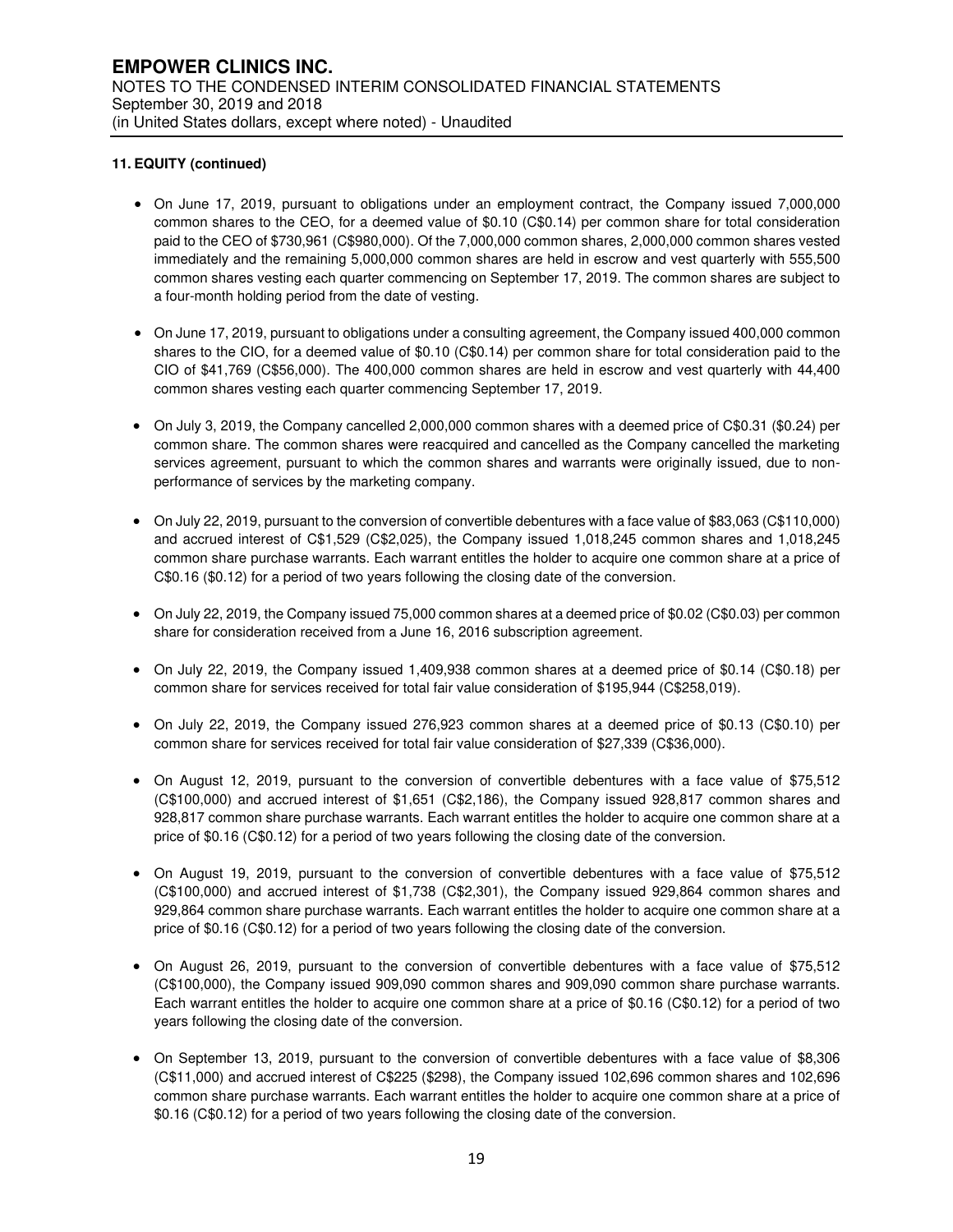• On September 30, 2019, pursuant to the conversion of convertible debentures with a face value of \$8,306 (C\$11,000) and accrued interest of \$249 (C\$329), the Company issued 102,812 common shares and 102,812 common share purchase warrants. Each warrant entitles the holder to acquire one common share at a price of C\$0.16 (\$0.12) for a period of two years following the closing date of the conversion.

The Company had the following common share transactions during the year ended December 31, 2018:

- On April 19, 2018, as part of the Transaction, the common shares of Adira were consolidated at a ratio of 20:1. In addition, the Company issued 2,544,075 common shares at a deemed price of \$0.24 (\$0.31) per share for purchase consideration of \$614,415.
- On April 23, 2018, pursuant to the conversion of 11,373,368 units of convertible debentures with a face value of \$2,089,495, the Company issued 11,373,368 common shares and 11,373,368 common share purchase warrants. Each warrant entitles the holder to acquire one common share at a price of \$0.30 (C\$0.39) per share for a period of two years following the closing date of the conversion (note 9).
- On April 23, 2018, pursuant to the conversion of \$50,000 in promissory notes payable, the Company issued 268,817 common shares and 268,817 common share purchase warrants. Each warrant entitles the holder to acquire one common share at a price of \$0.30 (C\$0.39) per share for a period of two years following the closing date of the conversion (note 9).
- On April 23, 2018, pursuant to a shareholder rights offering financing, the Company issued 8,443,473 common shares at a price of \$0.24 (C\$0.31) per share for gross proceeds of \$2,020,357 (C\$2,617,477).
- On June 11, 2018, pursuant to a marketing services agreement, the Company issued 2,000,000 units at a deemed price of C\$0.31 (\$0.24) per unit for total fair value consideration of C\$620,000 (\$477,180). Each unit consists of one common share and one common share purchase warrant. Each warrant entitles the holder to acquire one common share at a price of C\$0.36 (\$0.28) per share for a period of two years following the closing date of the financing. Subsequent to issuing the units, the Company cancelled the marketing services agreement due to non-performance of services by the marketing company. The units remained outstanding at December 31, 2018, subsequent to which the Company obtained from the holder the certificates of all 2,000,000 common shares and 2,000,000 common share purchase warrants. The Company is in the process of cancelling these securities.
- On June 11, 2018, pursuant to obligations under employment contract, the Company issued 2,000,000 common shares to the former CEO, for a deemed value of \$0.24 (C\$0.31) per common share for total consideration paid to the former CEO of \$477,180 (C\$620,000).
- On October 23, 2018, pursuant to the conversion of \$122,030 notes payable, the Company issued 517,132 units. Each unit is comprised of one common share and one common share purchase warrant. Each warrant entitles the holder to acquire one common share at a price of \$0.28 (C\$0.36) per share for a period of twelve months following the closing date of the conversion (note 7).
- On October 23, 2018, pursuant to a private placement financing, the Company issued 312,903 units for \$0.24 (C\$0.31) per unit for gross proceeds of \$71,938 (C\$97,000). Each unit is comprised of one common share and one common share purchase warrant. Each warrant entitles the holder to acquire one common share at a price of \$0.28 (C\$0.36) per share for a period of twelve months following the closing date of the financing (note 10).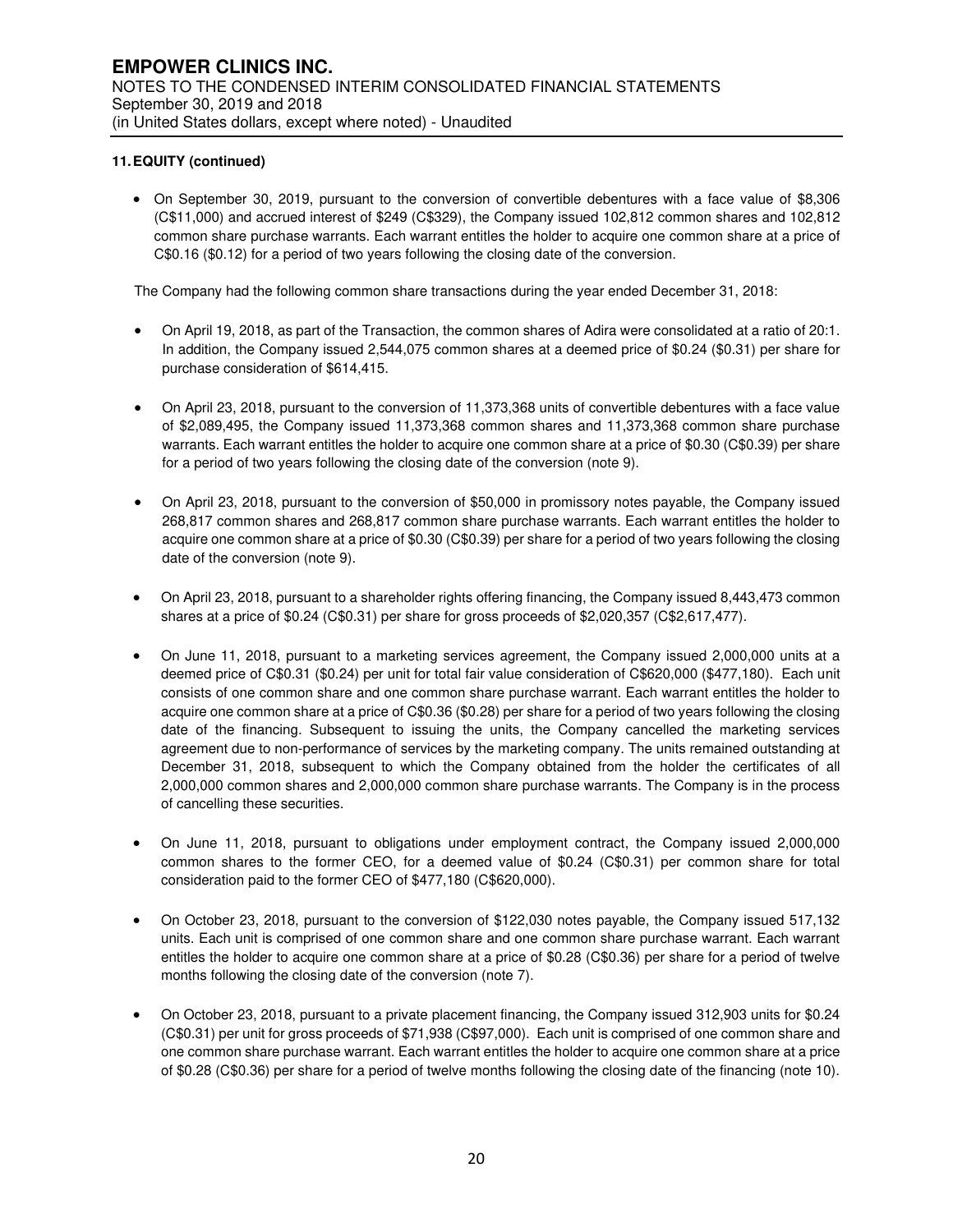- On October 23, 2018, the Company issued 423,076 common shares at a deemed price of C\$0.29 (\$0.22) per common share for services received for total fair value consideration of C\$120,000 (\$92,856).
- On October 23, 2018, pursuant to restructuring, the Company issued 1,204,851 common shares for \$0.18 (C\$0.23) per common share.
- On December 14, 2018, pursuant to the conversion of 422,678 units of convertible debentures with a face value of \$57,980 (C\$75,060), the Company issued 422,678 common shares and 422,678 common share purchase warrants. Each warrant entitles the holder to acquire one common share at a price of \$0.14 (C\$0.19) per share for a period of two years following the closing date of the conversion (note 10).

At September 30, 2019, there were 137,697,430 issued and outstanding common shares (December 31, 2018 - 77,847,598). The Company does not currently pay dividends and entitlement will only arise upon declaration.

#### **b) Share options**

The Company has an incentive share option plan ("the plan") in place under which it is authorized to grant share options to executive officers, directors, employees and consultants. The plan allows the Company to grant share options up to a maximum of 10.0% of the number of issued shares of the Company.

Share option transactions and the number of share options outstanding during the nine months ended September 30, 2019, and year ended December 31, 2018 are summarized as follows:

|                                 | Number of share | Weighted average     |
|---------------------------------|-----------------|----------------------|
|                                 | options         | exercise price (C\$) |
| Outstanding, December 31, 2017  | 3,300,000       | \$0.10               |
| Granted                         | 4,300,000       | \$0.38               |
| Outstanding, December 31, 2018  | 7,600,000       | \$0.25               |
| Cancelled                       | (4,850,000)     | \$0.27               |
| Granted                         | 7,700,000       | \$0.14               |
| Outstanding, September 30, 2019 | 10,450,000      | \$0.16               |
| Exercisable, September 30, 2019 | 9,839,573       | \$0.16               |

Share options outstanding and exercisable at September 30, 2019, are as follows:

|              |             |              |              |             |              | Weighted |
|--------------|-------------|--------------|--------------|-------------|--------------|----------|
|              |             | Weighted     | Weighted     |             | Weighted     | average  |
|              | Number of   | average      | average life | Number of   | average      | life of  |
| Exercise     | options     | exercise     | of options   | options     | exercise     | options  |
| price $(C$)$ | outstanding | price $(C$)$ | (years)      | exercisable | price $(C$)$ | (years)  |
| \$0.10       | 1,400,000   | \$0.10       | 2.27         | 1,133,333   | \$0.10       | 2.24     |
| \$0.14       | 7,700,000   | \$0.14       | 4.54         | 7,400,000   | \$0.14       | 4.72     |
| \$0.26       | 450,000     | \$0.26       | 4.05         | 406.240     | \$0.26       | 4.05     |
| \$0.38       | 900,000     | \$0.38       | 3.65         | 900,000     | \$0.38       | 3.65     |
|              | 10,450,000  | \$0.16       | 4.13         | 9,839,573   | \$0.16       | 4.30     |

The fair value of share options recognized as an expense during the three and nine months ended September 30, 2019, was \$7,388 and \$479,508 respectively (three and nine months ended September 30, 2018 - \$nil and \$1,443,928).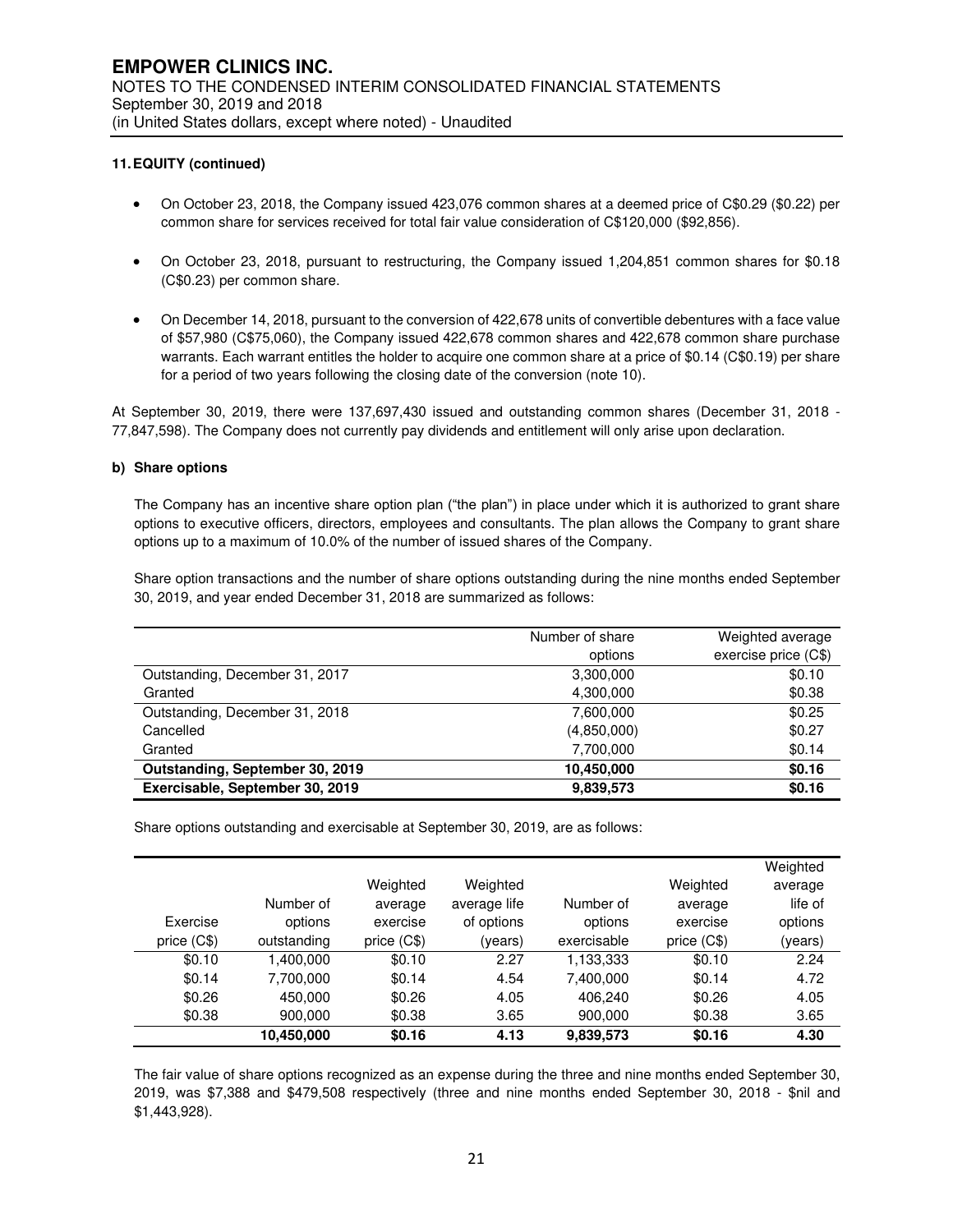The following are the assumptions used for the Black Scholes option pricing model valuation of share options granted during the nine months ended September 30, 2019 and 2018:

|                            |           | Nine months ended September 30, |  |
|----------------------------|-----------|---------------------------------|--|
|                            | 2019      | 2018                            |  |
| Risk-free rate             | 1.34%     | 2.19%-2.37%                     |  |
| Expected life              | 3-5 years | 5 years                         |  |
| <b>Expected volatility</b> | 100.0%    | 100.0%                          |  |
| Forfeiture rate            | 0.0%      | 0.0%                            |  |
| Dividend rate              | 0.0%      | 0.0%                            |  |

The risk-free rate of periods within the expected life of the share options is based on Canadian government bond rates. The annualized volatility and forfeiture rate assumptions are based on historical results.

#### **c) Share purchase warrants**

Share purchase warrant transactions and the number of share purchase warrants outstanding are summarized as follows:

|                                 | Number of share<br>purchase warrants | Weighted average<br>exercise price (C\$) |
|---------------------------------|--------------------------------------|------------------------------------------|
| Outstanding, December 31, 2017  |                                      |                                          |
| Granted <sup>(1)</sup>          | 627.378                              | \$0.31                                   |
| Outstanding, December 31, 2018  | 627,378                              | \$0.31                                   |
| Granted $(2)(3)(4)$             | 607,440                              | \$0.16                                   |
| Outstanding, September 30, 2019 | 1,234,818                            | \$0.24                                   |
| Exercisable, September 30, 2019 | 1,234,818                            | \$0.24                                   |

- $(1)$  On April 23, 2018, as part of the RTO, the Company issued 627,378 share purchase warrants to agents involved in the transaction. The share purchase warrants have an exercise price of \$0.24 (C\$0.31) and expire on April 23, 2020.
- (2) On April 1, 2019, as part of a private placement financing, the Company issued 93,900 share purchase warrants to agents. The share purchase warrants have an exercise price of \$0.12 (C\$0.16) and expire on April 2, 2021.
- $(3)$  On April 1, 2019, as part of a debenture financing, the Company issued 295,590 share purchase warrants to agents. The share purchase warrants have an exercise price of \$0.12 (C\$0.16) and expire on April 2, 2021.
- $(4)$  On May 3, 2019, as part of a private placement financing, the Company issued 217,950 share purchase warrants to agents. The share purchase warrants have an exercise price of \$0.12 (C\$0.16) and expire on May 3, 2021.

The fair value of share purchase warrants recognized in reserves during the nine months ended September 30, 2019, was \$21,936 (nine months ended September 30, 2019 - \$80,280). The following are the assumptions used for the Black Scholes option pricing model valuation of share options granted during nine months ended September 30, 2019 and 2018:

|                         |             | Nine months ended September 30, |  |  |  |
|-------------------------|-------------|---------------------------------|--|--|--|
|                         | 2019        | 2018                            |  |  |  |
| Risk-free interest rate | 1.66%-1.67% | 1.87%                           |  |  |  |
| Expected life           | 2 years     | 2 years                         |  |  |  |
| Expected volatility     | 100.0%      | 100.0%                          |  |  |  |
| Forfeiture rate         | $0.0\%$     | $0.0\%$                         |  |  |  |
| Dividend rate           | $0.0\%$     | $0.0\%$                         |  |  |  |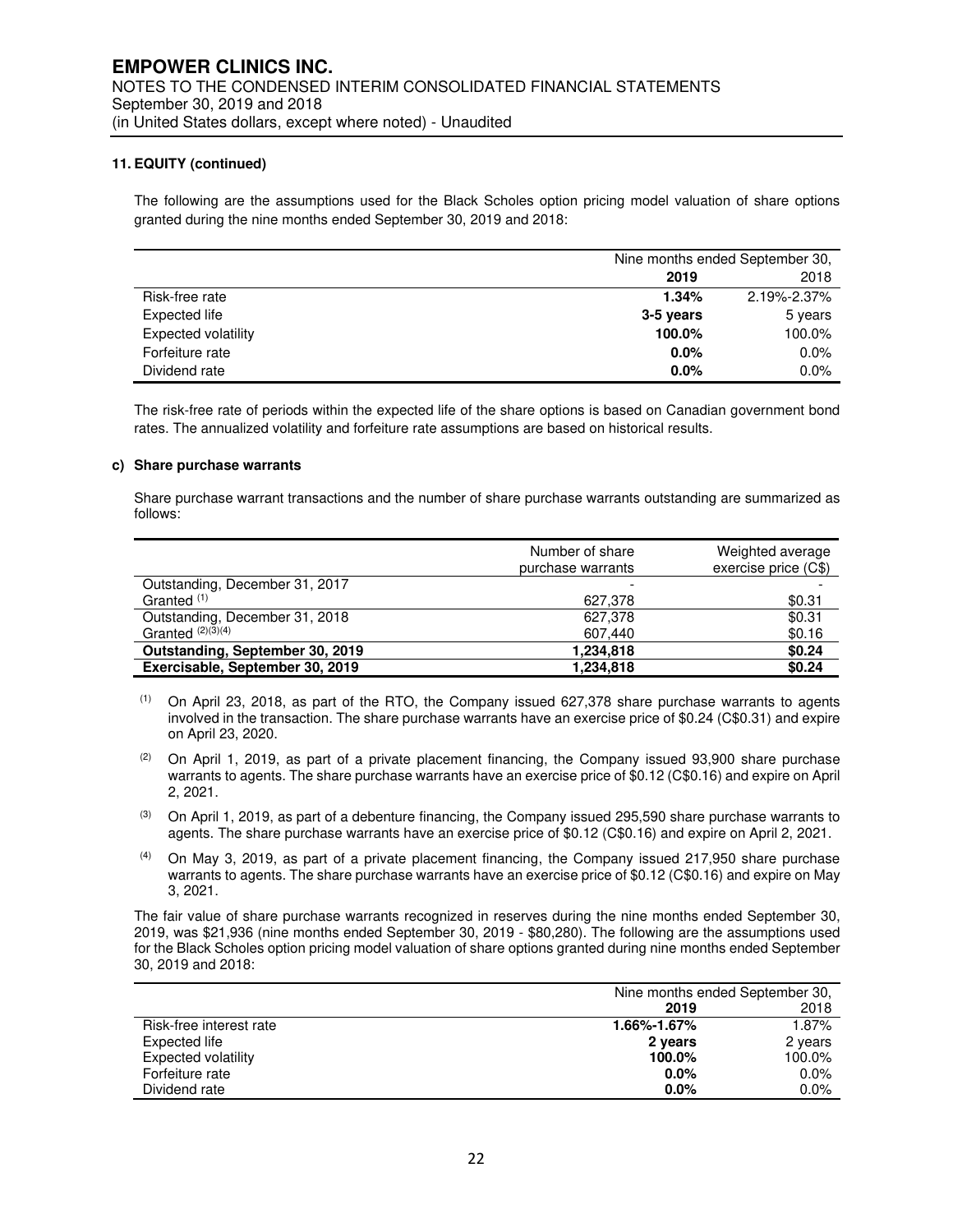### **12. OPERATING EXPENSES**

|                           | Three months ended September 30, |          |     |          | Nine months ended September 30 |           |    |           |
|---------------------------|----------------------------------|----------|-----|----------|--------------------------------|-----------|----|-----------|
|                           |                                  | 2019     |     | 2018     |                                | 2019      |    | 2018      |
| Salaries and benefits     | S                                | 720.829  | \$  | 25,980   | \$                             | 1,713,074 | \$ | 1,815,721 |
| Rent                      |                                  | 5,634    |     | 79,906   |                                | 78,325    |    | 230,290   |
| Advertising and promotion |                                  | 258,137  |     | 40,840   |                                | 349,417   |    | 80,991    |
| Telephone and internet    |                                  | 40.389   |     | 26,603   |                                | 93,189    |    | 60,647    |
| Other expense (recovery)  |                                  | 17.796   |     | (81,795) |                                | 109,655   |    | 335,669   |
|                           |                                  | ,042,785 | \$. | 91,534   | S                              | 2,343,660 | S  | 2,523,318 |

### **13. SUPPLEMENTAL DISCLOSURE WITH RESPECT TO CASH FLOWS**

Significant non-cash transactions were as follows:

|                                                      |       | Nine months ended September 30, |    |         |  |
|------------------------------------------------------|-------|---------------------------------|----|---------|--|
|                                                      | Note  | 2019                            |    | 2018    |  |
| Shares issued for acquisition of Sun Valley          | 4,11  | \$<br>3,047,682                 | \$ |         |  |
| Shares issued for compensation                       | 11.15 | 271,490                         |    | 477,180 |  |
| Shares returned to treasury (1)                      | 11    | (480,017)                       |    |         |  |
| Shares returned to treasury (2)                      | 11    | (474, 260)                      |    |         |  |
| Shares issued as settlement of note payable          | 7.11  | 187,084                         |    | 167,000 |  |
| Shares issued as settlement of convertible debenture | 8.11  | 161,382                         |    |         |  |
| Shares issued to agents                              | 9,11  | 21,936                          |    |         |  |
| Shares issued for services                           | 11    | 287,784                         |    | 189.219 |  |

- (1) Pursuant to the termination agreement with the former CEO, the Company cancelled 2,651,875 common shares.
- $(2)$  The common shares were reacquired and cancelled as the Company cancelled the marketing services agreement, pursuant to which the common shares and warrants were originally issued, due to nonperformance of services by the marketing company.

#### **14. FINANCIAL INSTRUMENTS AND RISK MANAGEMENT**

#### **Fair value measurement of financial assets and liabilities**

The Company has established a fair value hierarchy that reflects the significance of inputs of valuation techniques used in making fair value measurements as follows:

Level 1 – quoted prices in active markets for identical assets or liabilities;

Level 2 – inputs other than quoted prices included in Level 1 that are observable for the asset or liability, either directly (i.e. as prices) or indirectly (i.e. from derived prices); and

Level 3 – inputs for the asset or liability that are not based on observable market data.

The carrying values of cash, accounts receivable, prepaid expenses, accounts payable and accrued liabilities, and amounts due to related parties approximate their carrying values due to their short-term nature.

The carrying values of the conversion liability (note 9) and warrant liability (note 10) are both categorized as Level 3 in the fair value hierarchy and are measured accordingly.